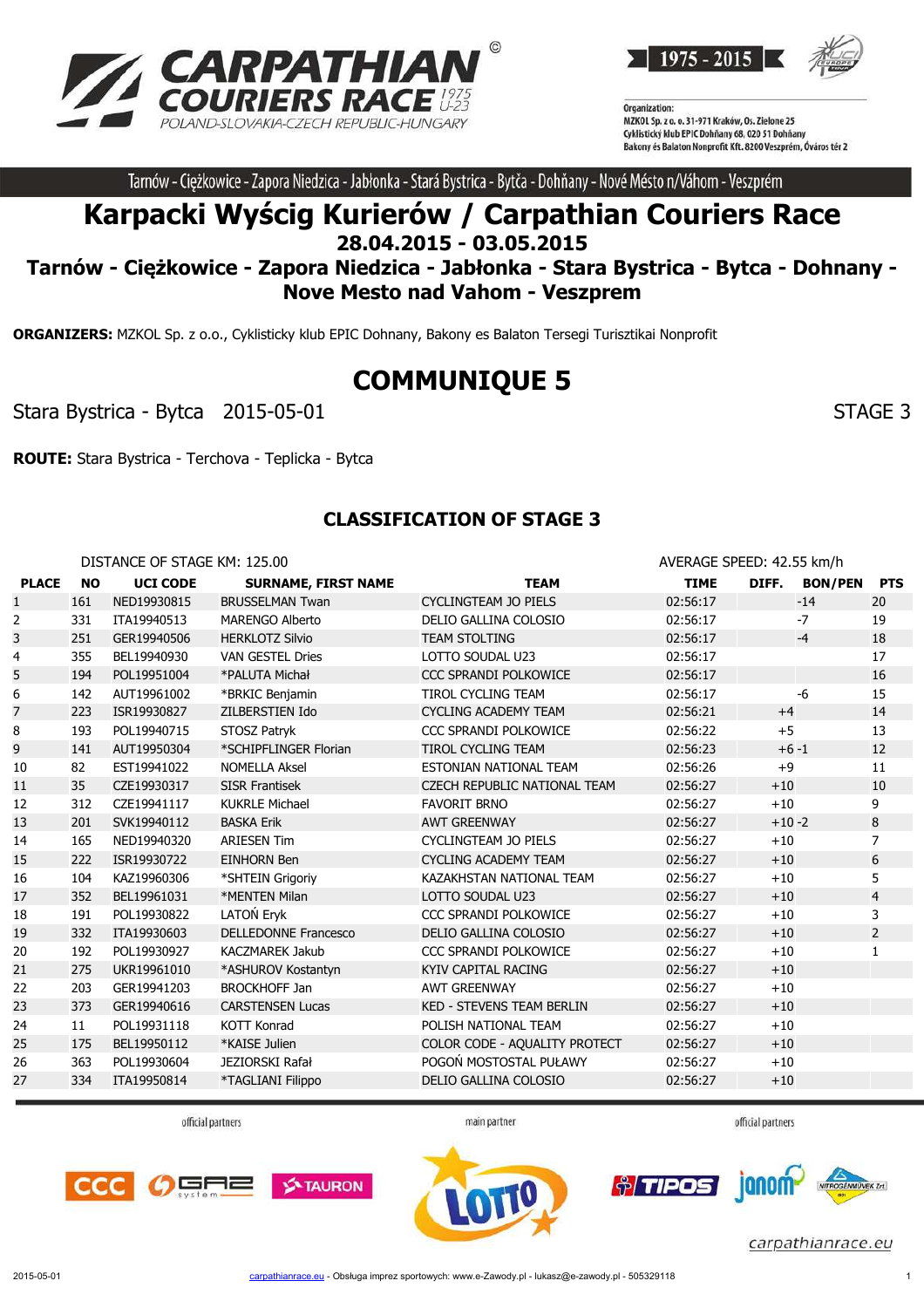



|    |     |             |                             | Tarnów - Ciężkowice - Zapora Niedzica - Jabłonka - Stará Bystrica - Bytća - Dohňany - Nové Mésto n/Váhom - Veszprém |          |          |
|----|-----|-------------|-----------------------------|---------------------------------------------------------------------------------------------------------------------|----------|----------|
| 28 | 183 | GER19961029 | *KOCH Christian             | LKT TEAM BRANDENBURG                                                                                                | 02:56:27 | $+10$    |
| 29 | 152 | HUN19951126 | *ROZSA Balazs               | <b>UTENSILNORD</b>                                                                                                  | 02:56:27 | $+10$    |
| 30 | 173 | BEL19950717 | *MERTZ Remy                 | COLOR CODE - AQUALITY PROTECT                                                                                       | 02:56:27 | $+10$    |
| 31 | 145 | AUT19950121 | *WACHTER Alexander          | TIROL CYCLING TEAM                                                                                                  | 02:56:27 | $+10 -1$ |
| 32 | 225 | SVK19940210 | <b>MALOVEC Lubos</b>        | <b>CYCLING ACADEMY TEAM</b>                                                                                         | 02:56:27 | $+10$    |
| 33 | 345 | POL19940824 | <b>GRABIS Mateusz</b>       | TC CHROBRY SARONI GŁOGÓW                                                                                            | 02:56:27 | $+10$    |
| 34 | 353 | BEL19950121 | *VANDERAERDEN Massimo       | LOTTO SOUDAL U23                                                                                                    | 02:56:27 | $+10$    |
| 35 | 172 | BEL19950609 | *DUQUENNOY Jimmy            | COLOR CODE - AQUALITY PROTECT                                                                                       | 02:56:27 | $+10$    |
| 36 | 383 | POL19961008 | *ZŁOTOWICZ Patryk           | TKK PACIFIC TORUŃ                                                                                                   | 02:56:27 | $+10$    |
| 37 | 364 | POL19940421 | KIETLIŃSKI Wojciech         | POGOŃ MOSTOSTAL PUŁAWY                                                                                              | 02:56:27 | $+10$    |
| 38 | 154 | HUN19960326 | *MORICZ Daniel              | UTENSILNORD                                                                                                         | 02:56:27 | $+10$    |
| 39 | 195 | POL19950217 | *BROŻYNA Piotr              | CCC SPRANDI POLKOWICE                                                                                               | 02:56:27 | $+10$    |
| 40 | 151 | HUN19960928 | *FILUTAS Viktor             | UTENSILNORD                                                                                                         | 02:56:27 | $+10$    |
| 41 | 15  | POL19950406 | *SZELĄG Gracjan             | POLISH NATIONAL TEAM                                                                                                | 02:56:27 | $+10$    |
| 42 | 162 | NED19940417 | <b>BAKKER Stephan</b>       | CYCLINGTEAM JO PIELS                                                                                                | 02:56:27 | $+10$    |
| 43 | 361 | POL19950715 | *KAZIMIERCZAK Mateusz       | POGOŃ MOSTOSTAL PUŁAWY                                                                                              | 02:56:27 | $+10$    |
| 44 | 155 | HUN19950419 | *PELIKAN Janos              | UTENSILNORD                                                                                                         | 02:56:27 | $+10$    |
| 45 | 375 | GER19960212 | *SCHUBERTH Erik             | <b>KED - STEVENS TEAM BERLIN</b>                                                                                    | 02:56:27 | $+10$    |
| 46 | 372 | GER19941228 | <b>KRETSCHY Florian</b>     | KED - STEVENS TEAM BERLIN                                                                                           | 02:56:27 | $+10$    |
| 47 | 231 | NOR19940415 | <b>AUSTEVOLL Ole Andre</b>  | TEAM FIXIT.NO                                                                                                       | 02:56:27 | $+10$    |
| 48 | 83  | EST19960326 | *VOSMAN EKKE Kaur           | ESTONIAN NATIONAL TEAM                                                                                              | 02:56:27 | $+10-3$  |
| 49 | 13  | POL19940310 | MICKIEWICZ Tomasz           | POLISH NATIONAL TEAM                                                                                                | 02:56:27 | $+10$    |
| 50 | 12  | POL19950215 | *KONWA Piotr                | POLISH NATIONAL TEAM                                                                                                | 02:56:27 | $+10$    |
| 51 | 314 | CZE19930823 | <b>CHLUPAC Dominik</b>      | <b>FAVORIT BRNO</b>                                                                                                 | 02:56:27 | $+10$    |
| 52 | 381 | POL19930108 | FRANCZAK Wojciech           | TKK PACIFIC TORUŃ                                                                                                   | 02:56:27 | $+10$    |
| 53 | 234 | NOR19940424 | <b>REGE Even</b>            | TEAM FIXIT.NO                                                                                                       | 02:56:27 | $+10$    |
| 54 | 221 | POL19950402 | *TALAGA Patryk              | <b>CYCLING ACADEMY TEAM</b>                                                                                         | 02:56:27 | $+10$    |
| 55 | 14  | POL19930910 | <b>OWSIAN Arkadiusz</b>     | POLISH NATIONAL TEAM                                                                                                | 02:56:27 | $+10$    |
| 56 | 274 | UKR19931230 | <b>GREGUL Igor</b>          | KYIV CAPITAL RACING                                                                                                 | 02:56:27 | $+10$    |
| 57 | 84  | EST00000000 | <b>VENDELIN Karl Arnold</b> | ESTONIAN NATIONAL TEAM                                                                                              | 02:56:27 | $+10$    |
| 58 | 255 | GER19950321 | *BACKOFEN Moritz            | <b>TEAM STOLTING</b>                                                                                                | 02:56:27 | $+10$    |
| 59 | 73  | UKR19950302 | *KREMINSKYI Vladyslav       | UKRAINIAN NATIONAL TEAM                                                                                             | 02:56:27 | $+10$    |
| 60 | 301 | HUN19950712 | *RUTTKAY Zoltan             | MUGENRACE TEAM PROLOG                                                                                               | 02:56:27 | $+10$    |
| 61 | 311 | CZE19930209 | <b>HAMPL Petr</b>           | <b>FAVORIT BRNO</b>                                                                                                 | 02:56:27 | $+10$    |
| 62 | 354 | BEL19950924 | *VAN GOMPEL Mathias         | LOTTO SOUDAL U23                                                                                                    | 02:56:27 | $+10$    |
| 63 | 174 | BEL19961229 | *SIX Franklin               | COLOR CODE - AQUALITY PROTECT                                                                                       | 02:56:27 | $+10$    |
| 64 | 153 | HUN19950425 | *LENGYEL Zoltan             | <b>UTENSILNORD</b>                                                                                                  | 02:56:27 | $+10$    |
| 65 | 342 | POL19940608 | <b>JAROMIN Piotr</b>        | TC CHROBRY SARONI GŁOGÓW                                                                                            | 02:56:27 | $+10$    |
| 66 | 164 | NED19951212 | *JANSSEN Adriaan            | CYCLINGTEAM JO PIELS                                                                                                | 02:56:27 | $+10$    |
| 67 | 102 | KAZ19961228 | *NATAROV Yuriy              | KAZAKHSTAN NATIONAL TEAM                                                                                            | 02:56:27 | $+10$    |
| 68 | 112 | SRB19940824 | <b>ANTONIJEVIC Goran</b>    | SERBIAN NATIONAL TEAM                                                                                               | 02:56:27 | $+10$    |
| 69 | 21  | SVK19960130 | *BELLAN Juraj               | SLOVAKIAN NATIONAL TEAM                                                                                             | 02:56:27 | $+10$    |
| 70 | 163 | NED19951004 | *VAN DER DUIN Patrick       | CYCLINGTEAM JO PIELS                                                                                                | 02:56:27 | $+10$    |
| 71 | 143 | AUT19950917 | *STOCK Mario                | TIROL CYCLING TEAM                                                                                                  | 02:56:27 | $+10$    |
| 72 | 31  | CZE19940222 | DOLEZEL Radovan             | CZECH REPUBLIC NATIONAL TEAM                                                                                        | 02:56:27 | $+10$    |
| 73 | 271 | UKR19950412 | *MORUHA Anton               | KYIV CAPITAL RACING                                                                                                 | 02:56:27 | $+10$    |
| 74 | 374 | GER19950513 | *NIEDERLAG Luca             | KED - STEVENS TEAM BERLIN                                                                                           | 02:56:27 | $+10$    |
| 75 | 335 | ITA19950529 | *PASTORINO MATTIA Giovanni  | DELIO GALLINA COLOSIO                                                                                               | 02:56:27 | $+10$    |
| 76 | 371 | GER19930107 | <b>DONATH Felix</b>         | KED - STEVENS TEAM BERLIN                                                                                           | 02:56:27 | $+10$    |
|    |     |             |                             |                                                                                                                     |          |          |

official partners

main partner

official partners

janom-

*<u>oliminal</u>* 





carpathianrace.eu

 $\overline{2n}$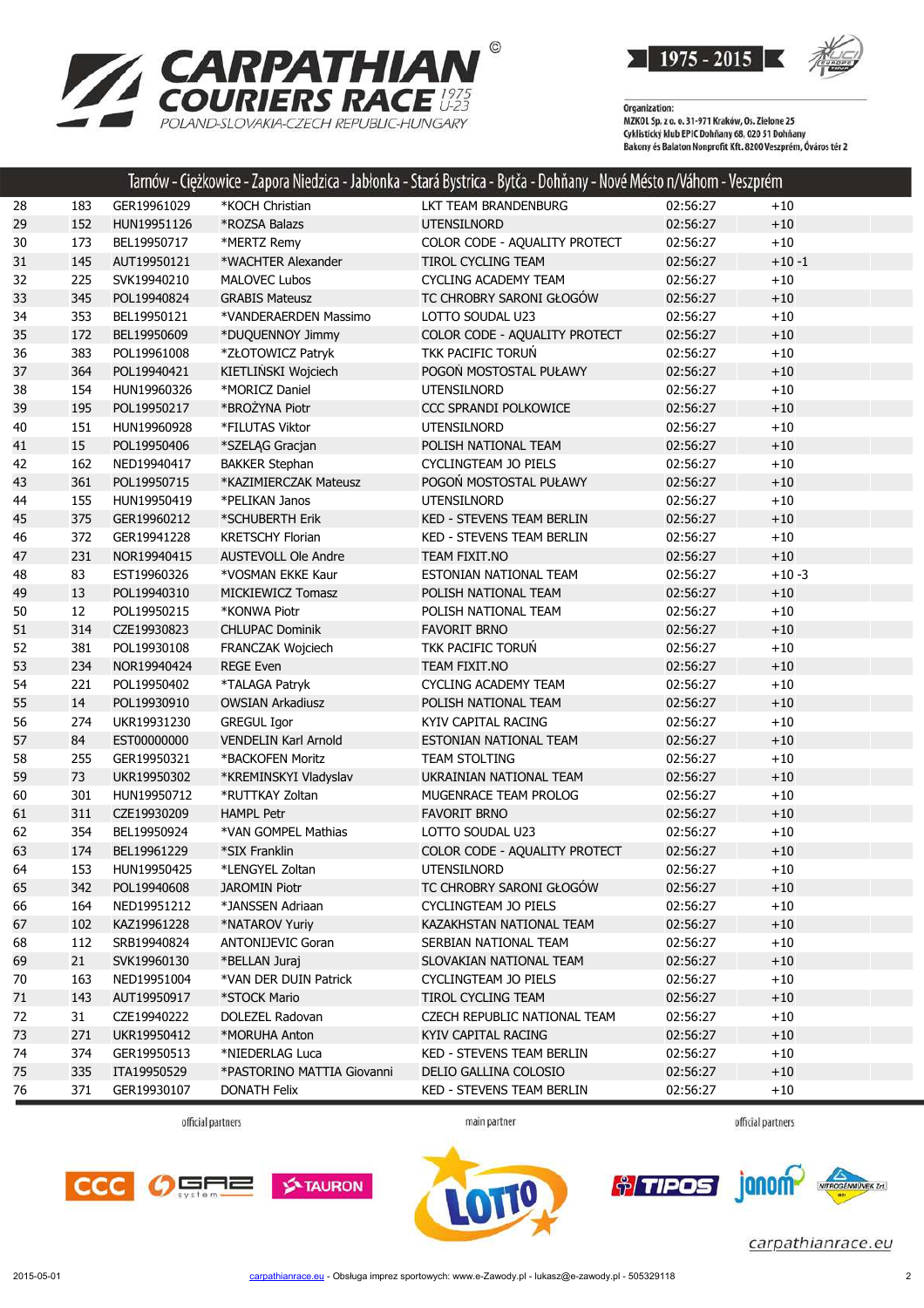

POLAND-SLOVAKIA-CZECH REPUBLIC-HUNGARY



Organization:<br>MZKOL Sp. z o. o. 31-971 Kraków, Os. Zielone 25 Cyklistický klub EPIC Dohňany 68, 020 51 Dohňany<br>Cyklistický klub EPIC Dohňany 68, 020 51 Dohňany<br>Bakony és Balaton Nonprofit Kft. 8200 Veszprém, Óváros tér 2

|     |     |             |                          | Tarnów - Ciężkowice - Zapora Niedzica - Jabłonka - Stará Bystrica - Bytča - Dohňany - Nové Mésto n/Váhom - Veszprém |            |          |
|-----|-----|-------------|--------------------------|---------------------------------------------------------------------------------------------------------------------|------------|----------|
| 77  | 362 | POL19950110 | *SOLIŃSKI Jakub          | POGOŃ MOSTOSTAL PUŁAWY                                                                                              | 02:56:27   | $+10$    |
| 78  | 101 | KAZ19930610 | MAIDOS Tilegen           | KAZAKHSTAN NATIONAL TEAM                                                                                            | 02:56:27   | $+10$    |
| 79  | 105 | KAZ19950320 | *AKHMETOV Galym          | KAZAKHSTAN NATIONAL TEAM                                                                                            | 02:56:27   | $+10$    |
| 80  | 272 | UKR19950926 | *SHUMILOV Yurii          | KYIV CAPITAL RACING                                                                                                 | 02:56:27   | $+10$    |
| 81  | 182 | GER19940919 | SOBALLA Carl             | LKT TEAM BRANDENBURG                                                                                                | 02:56:27   | $+10$    |
| 82  | 232 | NOR19930918 | STOKKENES Torstein       | TEAM FIXIT.NO                                                                                                       | 02:56:27   | $+10$    |
| 83  | 24  | SVK19941227 | <b>KRAJICEK Matej</b>    | SLOVAKIAN NATIONAL TEAM                                                                                             | 02:56:27   | $+10$    |
| 84  | 252 | GER19940314 | <b>EGNER Arne</b>        | TEAM STOLTING                                                                                                       | 02:56:27   | $+10$    |
| 85  | 204 | ESP19950412 | *CUADROS Alvaro          | <b>AWT GREENWAY</b>                                                                                                 | 02:56:27   | $+10$    |
| 86  | 134 | SVK19950911 | *MARTAG Tomas            | <b>REGION POVAZIE</b>                                                                                               | 02:56:27   | $+10$    |
| 87  | 321 | POL19930816 | KISTOWSKI Kacper         | TARNOVIA TARNOWO PODGÓRNE                                                                                           | 02:56:27   | $+10$    |
| 88  | 34  | CZE19960924 | *CAMRDA Pavel            | CZECH REPUBLIC NATIONAL TEAM                                                                                        | 02:56:27   | $+10$    |
| 89  | 344 | POL19950103 | *BIJAK Marcin            | TC CHROBRY SARONI GŁOGÓW                                                                                            | 02:56:27   | $+10$    |
| 90  | 103 | KAZ19930123 | SEMYONOV Roman           | KAZAKHSTAN NATIONAL TEAM                                                                                            | 02:56:27   | $+10$    |
| 91  | 322 | POL19940327 | SYKAŁA Wojciech          | TARNOVIA TARNOWO PODGÓRNE                                                                                           | 02:57:00   | $+43$    |
| 92  | 33  | CZE19950830 | *FIALA Petr              | CZECH REPUBLIC NATIONAL TEAM                                                                                        | 02:57:06   | $+49$    |
| 93  | 323 | POL19950218 | *WILGUS Wojciech         | TARNOVIA TARNOWO PODGÓRNE                                                                                           | 02:57:06   | $+49$    |
| 94  | 111 | SRB19940506 | STEFANOVIC Stefan        | SERBIAN NATIONAL TEAM                                                                                               | 02:57:12   | $+55$    |
| 95  | 184 | GER19950510 | *ROHDE Leon              | LKT TEAM BRANDENBURG                                                                                                | 02:57:12   | $+55$    |
| 96  | 333 | ITA19950104 | *DELLAGLIO Alberto       | DELIO GALLINA COLOSIO                                                                                               | 02:57:16   | $+59$    |
| 97  | 171 | BEL19960603 | *ARIMONT Charlie         | COLOR CODE - AQUALITY PROTECT                                                                                       | 02:57:21   | $+1:04$  |
| 98  | 315 | CZE19951023 | *NEUMAN Dominik          | <b>FAVORIT BRNO</b>                                                                                                 | 02:57:27   | $+1:10$  |
| 99  | 72  | UKR19950405 | *HRYNIV Vitaliy          | UKRAINIAN NATIONAL TEAM                                                                                             | 02:57:42   | $+1:25$  |
| 100 | 205 | CZE19960630 | *LEHKY Roman             | <b>AWT GREENWAY</b>                                                                                                 | 02:57:58   | $+1:41$  |
| 101 | 181 | GER19950523 | *BERGER Leon             | LKT TEAM BRANDENBURG                                                                                                | 03:00:12   | $+3:55$  |
| 102 | 313 | CZE19950713 | *SEKANINA Adam           | <b>FAVORIT BRNO</b>                                                                                                 | 03:00:12   | $+3:55$  |
| 103 | 32  | CZE19930209 | <b>MEDEK Tomas</b>       | CZECH REPUBLIC NATIONAL TEAM                                                                                        | 03:01:39   | $+5:22$  |
| 104 | 71  | UKR19951012 | *GLADYSH Roman           | UKRAINIAN NATIONAL TEAM                                                                                             | 03:10:35   | $+14:18$ |
| 105 | 273 | UKR19960910 | *BONDARENKO Pavlo        | <b>KYIV CAPITAL RACING</b>                                                                                          | 03:10:35   | $+14:18$ |
| 106 | 113 | SRB19940217 | AMBRUS Nemanja           | SERBIAN NATIONAL TEAM                                                                                               | 03:10:35   | $+14:18$ |
| 107 | 135 | SVK19941210 | KOVACIK Juraj            | <b>REGION POVAZIE</b>                                                                                               | 03:10:35   | $+14:18$ |
| 108 | 85  | EST19961215 | *PUNG Peter              | ESTONIAN NATIONAL TEAM                                                                                              | 03:10:45   | $+14:28$ |
| 109 | 325 | POL19951216 | *KORCZYŃSKI Borys        | TARNOVIA TARNOWO PODGÓRNE                                                                                           | 03:10:45   | $+14:28$ |
| 110 | 324 | POL19960127 | *WIEWIÓR Dominik         | TARNOVIA TARNOWO PODGÓRNE                                                                                           | 03:10:45   | $+14:28$ |
| 111 | 341 | POL19931217 | KASPEREK Michał          | TC CHROBRY SARONI GŁOGÓW                                                                                            | 03:10:45   | $+14:28$ |
| 112 | 253 | GER19960225 | *PORZNER Manuel          | <b>TEAM STOLTING</b>                                                                                                | 03:10:45   | $+14:28$ |
| 113 | 233 | NOR19940209 | JENSEN Jan William       | TEAM FIXIT.NO                                                                                                       | 03:10:45   | $+14:28$ |
| 114 | 132 | SVK19931129 | MALIK Robert             | <b>REGION POVAZIE</b>                                                                                               | 03:10:45   | $+14:28$ |
| 115 | 343 | POL19930716 | LEDUCHOWSKI Aleksander   | TC CHROBRY SARONI GŁOGÓW                                                                                            | 03:10:45   | $+14:28$ |
| 116 | 305 | HUN19941219 | LOKI Bence               | MUGENRACE TEAM PROLOG                                                                                               | 03:10:45   | $+14:28$ |
| 117 | 23  | SVK19940206 | LAJCHA Juraj             | SLOVAKIAN NATIONAL TEAM                                                                                             | 03:10:45   | $+14:28$ |
| 118 | 81  | EST19950516 | *MAOMA Silver            | ESTONIAN NATIONAL TEAM                                                                                              | 03:10:45   | $+14:28$ |
| 119 | 22  | SVK19950314 | *DUBEN Martin            | SLOVAKIAN NATIONAL TEAM                                                                                             | 03:10:45   | $+14:28$ |
|     | 75  | UKR19950417 | *POLYAKOV Yurii          | UKRAINIAN NATIONAL TEAM                                                                                             | <b>DNF</b> |          |
|     | 351 | BEL19940905 | <b>GEUENS Alexander</b>  | LOTTO SOUDAL U23                                                                                                    | <b>DNF</b> |          |
|     | 385 | POL19960212 | *WYPYCH Karol            | TKK PACIFIC TORUN                                                                                                   | <b>DNF</b> |          |
|     | 384 | POL19930220 | <b>KRAKOWIAK Norbert</b> | TKK PACIFIC TORUN                                                                                                   | <b>DNS</b> |          |
|     |     |             |                          |                                                                                                                     |            |          |

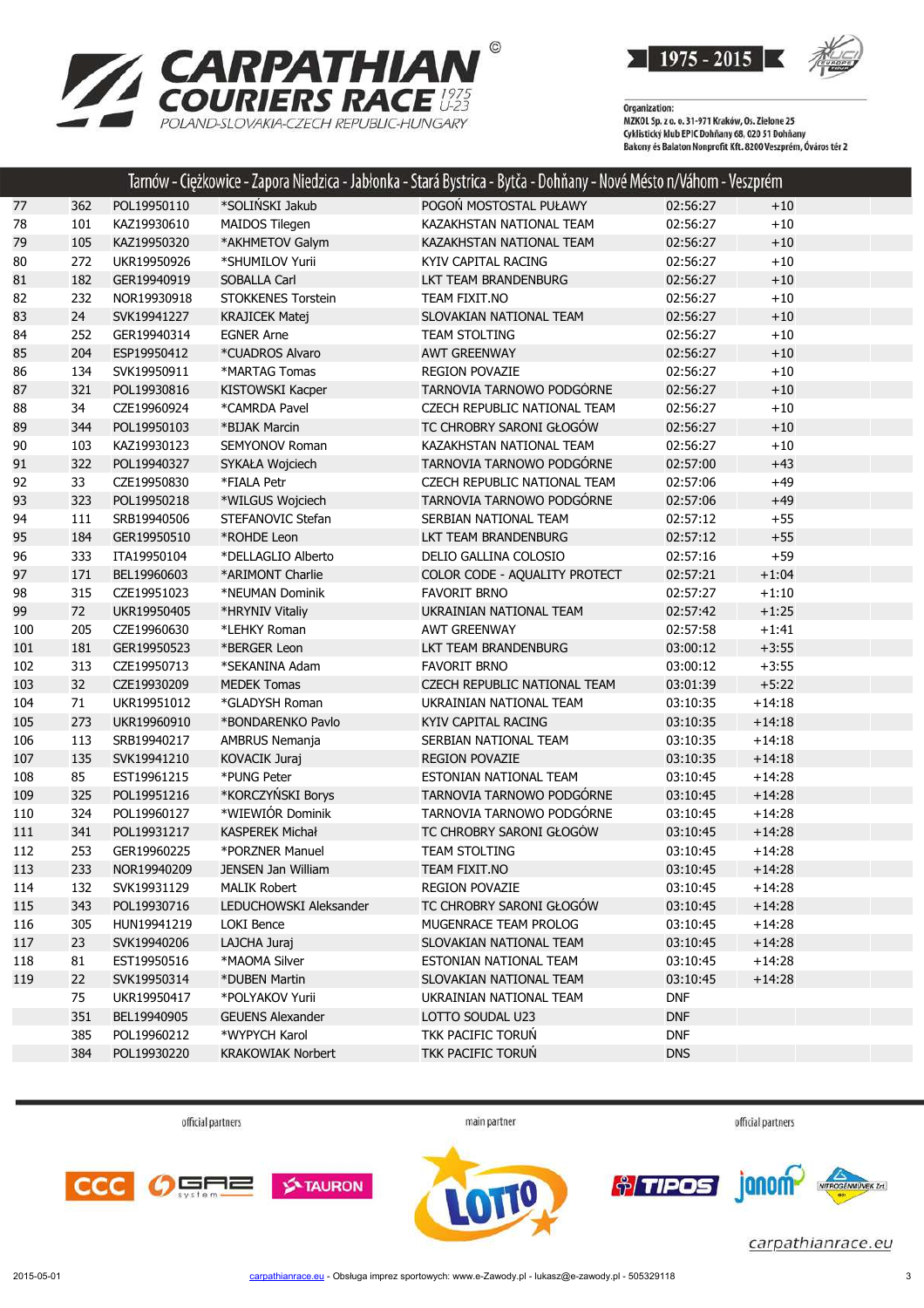



Tarnów - Ciężkowice - Zapora Niedzica - Jabłonka - Stará Bystrica - Bytča - Dohňany - Nové Mésto n/Váhom - Veszprém

| <b>RIDERS:</b>            |     |
|---------------------------|-----|
| <b>STARTING</b>           | 122 |
| <b>FINISHING</b>          | 119 |
| <b>OUT OF TIME LIMITS</b> | o   |
| <b>DISQUALIFICATE</b>     | O   |

#### **TEAM CLASSIFICATION ON STAGE 3**

| <b>PLACE</b>   | <b>UCI CODE</b> | <b>TEAM</b>                         | <b>COUNTRY</b> | <b>TIME</b> | DIFF.    |
|----------------|-----------------|-------------------------------------|----------------|-------------|----------|
| 1              | CCC             | CCC SPRANDI POLKOWICE               | <b>POL</b>     | 08:49:06    |          |
| $\overline{2}$ | <b>TIR</b>      | <b>TIROL CYCLING TEAM</b>           | <b>AUT</b>     | 08:49:07    | $+1$     |
| 3              | <b>DEL</b>      | DELIO GALLINA COLOSIO               | <b>ITA</b>     | 08:49:11    | $+5$     |
| 4              | <b>LTS</b>      | LOTTO SOUDAL U23                    | <b>BEL</b>     | 08:49:11    | $+5$     |
| 5              | <b>CJP</b>      | <b>CYCLINGTEAM JO PIELS</b>         | <b>NED</b>     | 08:49:11    | $+5$     |
| 6              | <b>STG</b>      | <b>TEAM STOLTING</b>                | <b>GER</b>     | 08:49:11    | $+5$     |
| 7              | <b>CAT</b>      | <b>CYCLING ACADEMY TEAM</b>         | <b>ISR</b>     | 08:49:15    | $+9$     |
| 8              | <b>EST</b>      | ESTONIAN NATIONAL TEAM              | <b>EST</b>     | 08:49:20    | $+14$    |
| 9              | <b>CCB</b>      | COLOR CODE - AQUALITY PROTECT       | <b>BEL</b>     | 08:49:21    | $+15$    |
| 10             | <b>PMP</b>      | POGOŃ MOSTOSTAL PUŁAWY              | <b>POL</b>     | 08:49:21    | $+15$    |
| 11             | <b>UNA</b>      | <b>UTENSILNORD</b>                  | <b>HUN</b>     | 08:49:21    | $+15$    |
| 12             | <b>KED</b>      | <b>KED - STEVENS TEAM BERLIN</b>    | <b>GER</b>     | 08:49:21    | $+15$    |
| 13             | <b>POL</b>      | POLISH NATIONAL TEAM                | <b>POL</b>     | 08:49:21    | $+15$    |
| 14             | <b>AWT</b>      | <b>AWT GREENWAY</b>                 | <b>CZE</b>     | 08:49:21    | $+15$    |
| 15             | <b>FVB</b>      | <b>FAVORIT BRNO</b>                 | <b>CZE</b>     | 08:49:21    | $+15$    |
| 16             | <b>KCR</b>      | KYIV CAPITAL RACING                 | <b>UKR</b>     | 08:49:21    | $+15$    |
| 17             | <b>KAZ</b>      | KAZAKHSTAN NATIONAL TEAM            | <b>KAZ</b>     | 08:49:21    | $+15$    |
| 18             | <b>CZE</b>      | <b>CZECH REPUBLIC NATIONAL TEAM</b> | <b>CZE</b>     | 08:49:21    | $+15$    |
| 19             | <b>FIX</b>      | TEAM FIXIT.NO                       | <b>NOR</b>     | 08:49:21    | $+15$    |
| 20             | <b>CLG</b>      | TC CHROBRY SARONI GŁOGÓW            | <b>POL</b>     | 08:49:21    | $+15$    |
| 21             | <b>LKT</b>      | LKT TEAM BRANDENBURG                | <b>GER</b>     | 08:50:06    | $+1:00$  |
| 22             | <b>TAR</b>      | TARNOVIA TARNOWO PODGÓRNE           | <b>POL</b>     | 08:50:33    | $+1:27$  |
| 23             | <b>SVK</b>      | SLOVAKIAN NATIONAL TEAM             | <b>SVK</b>     | 09:03:39    | $+14:33$ |
| 24             | <b>SRB</b>      | SERBIAN NATIONAL TEAM               | <b>SRB</b>     | 09:04:14    | $+15:08$ |
| 25             | <b>UKR</b>      | UKRAINIAN NATIONAL TEAM             | <b>UKR</b>     | 09:04:44    | $+15:38$ |
| 26             | <b>SVK</b>      | <b>REGION POVAZIE</b>               | <b>SVK</b>     | 09:17:47    | $+28:41$ |

## **MOUNTAIN PREMIUM ON STAGE 3**

| 10 KM Lutise |               |                            |                          |              |            |  |  |
|--------------|---------------|----------------------------|--------------------------|--------------|------------|--|--|
| <b>PLACE</b> | <b>NUMBER</b> | <b>SURNAME, FIRST NAME</b> | <b>TEAM</b>              | <b>POINT</b> | <b>BON</b> |  |  |
|              | 15            | Gracjan Szelag             | POLISH NATIONAL TEAM     |              | 0 s.       |  |  |
|              | 312           | Michael Kukrle             | FAVORIT BRNO             |              | 0 s.       |  |  |
|              | 343           | Aleksander Leduchowski     | TC CHROBRY SARONI GŁOGÓW |              | 0 s.       |  |  |

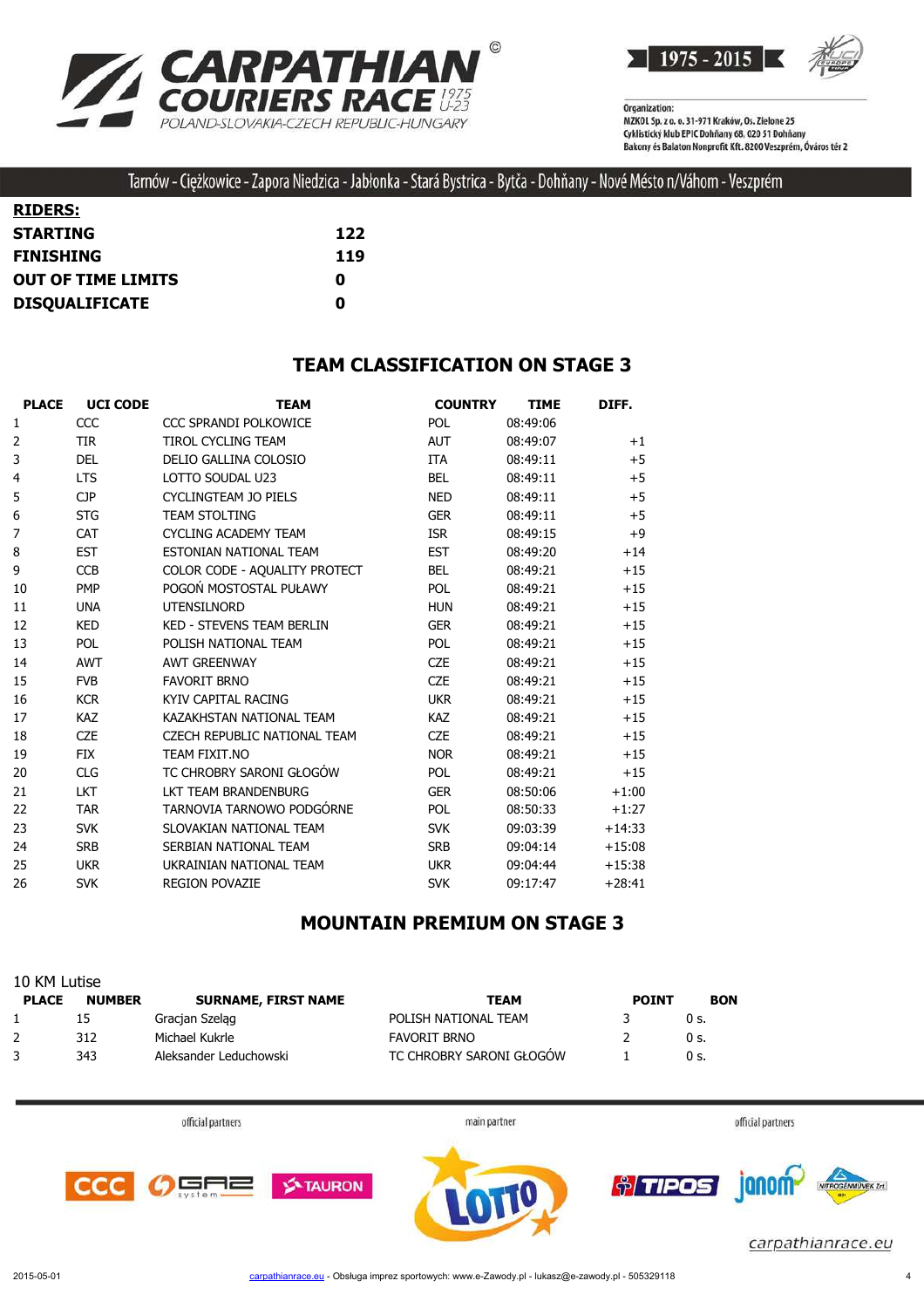



## Tarnów - Ciężkowice - Zapora Niedzica - Jabłonka - Stará Bystrica - Bytča - Dohňany - Nové Mésto n/Váhom - Veszprém

26 KM Zazriva

| <b>PLACE</b> | <b>NUMBER</b> | <b>SURNAME, FIRST NAME</b> | TEAM                  | <b>POINT</b> | <b>BON</b> |
|--------------|---------------|----------------------------|-----------------------|--------------|------------|
|              | 312           | Michael Kukrle             | FAVORIT BRNO          |              | 0 s.       |
|              | 193           | Patryk Stosz               | CCC SPRANDI POLKOWICE |              | 0 s.       |
|              | 15            | Gracjan Szelag             | POLISH NATIONAL TEAM  |              | 0 s.       |
|              |               |                            |                       |              |            |

|  | 40 KM Mountain Premie |  |
|--|-----------------------|--|
|  |                       |  |

| <b>PLACE</b> | <b>NUMBER</b> | <b>SURNAME, FIRST NAME</b> | TEAM                 | <b>POINT</b> | <b>BON</b> |
|--------------|---------------|----------------------------|----------------------|--------------|------------|
|              | 151           | Viktor Filutas             | <b>UTENSILNORD</b>   |              | 0 s.       |
|              | 251           | Silvio Herklotz            | <b>TEAM STOLTING</b> |              | 0 s.       |
|              | 355           | Dries Van Gestel           | LOTTO SOUDAL U23     |              | 0 s.       |

55 KM Mountain Premie

| <b>PLACE</b> | <b>NUMBER</b> | <b>SURNAME, FIRST NAME</b> | TEAM                  | <b>POINT</b> | <b>BON</b> |
|--------------|---------------|----------------------------|-----------------------|--------------|------------|
|              | 161           | Twan Brusselman            | CYCLINGTEAM JO PIELS  |              | 0 s.       |
|              | 193           | Patryk Stosz               | CCC SPRANDI POLKOWICE |              | 0 s.       |
| 3            | 194           | Michał Paluta              | CCC SPRANDI POLKOWICE |              | 0 s.       |

| <b>PLACE</b> | <b>NUMBER</b> | <b>SURNAME, FIRST NAME</b> | TEAM                  | <b>POINT</b> | <b>BON</b> |
|--------------|---------------|----------------------------|-----------------------|--------------|------------|
|              | 193           | Patryk Stosz               | CCC SPRANDI POLKOWICE |              | $0s$ .     |
|              | 355           | Dries Van Gestel           | LOTTO SOUDAL U23      |              | 0 s.       |
|              | 312           | Michael Kukrle             | <b>FAVORIT BRNO</b>   |              | 0 s.       |

## **INTERMEDIATE SPRINTS ON STAGE 3**

| 20 KM Terchova |                         |                            |                             |              |            |
|----------------|-------------------------|----------------------------|-----------------------------|--------------|------------|
| <b>PLACE</b>   | <b>NUMBER</b>           | <b>SURNAME, FIRST NAME</b> | <b>TEAM</b>                 | <b>POINT</b> | <b>BON</b> |
|                | 83                      | Kaur Vosman Ekke           | ESTONIAN NATIONAL TEAM      | 3            | $-3$ s.    |
| 2              | 201                     | Erik Baska                 | <b>AWT GREENWAY</b>         |              | $-2s$ .    |
| 3              | 145                     | Alexander Wachter          | TIROL CYCLING TEAM          |              | $-1$ s.    |
|                | 70 KM Stara Bystrica    |                            |                             |              |            |
| <b>PLACE</b>   | <b>NUMBER</b>           | <b>SURNAME, FIRST NAME</b> | <b>TEAM</b>                 | <b>POINT</b> | <b>BON</b> |
|                | 142                     | Benjamin Brkic             | TIROL CYCLING TEAM          | 3            | $-3$ s.    |
|                | 161                     | Twan Brusselman            | <b>CYCLINGTEAM JO PIELS</b> |              | $-2s$ .    |
| 3              | 331                     | Alberto Marengo            | DELIO GALLINA COLOSIO       |              | $-1$ s.    |
|                | 101 KM Teplicka n/Vahom |                            |                             |              |            |
| <b>PLACE</b>   | <b>NUMBER</b>           | <b>SURNAME, FIRST NAME</b> | <b>TEAM</b>                 | <b>POINT</b> | <b>BON</b> |
|                | 142                     | Benjamin Brkic             | TIROL CYCLING TEAM          | 3            | -3 s.      |
| 2              | 161                     | Twan Brusselman            | CYCLINGTEAM JO PIELS        |              | $-2$ s.    |
| 3              | 141                     | Florian Schipflinger       | TIROL CYCLING TEAM          |              | $-1$ s.    |

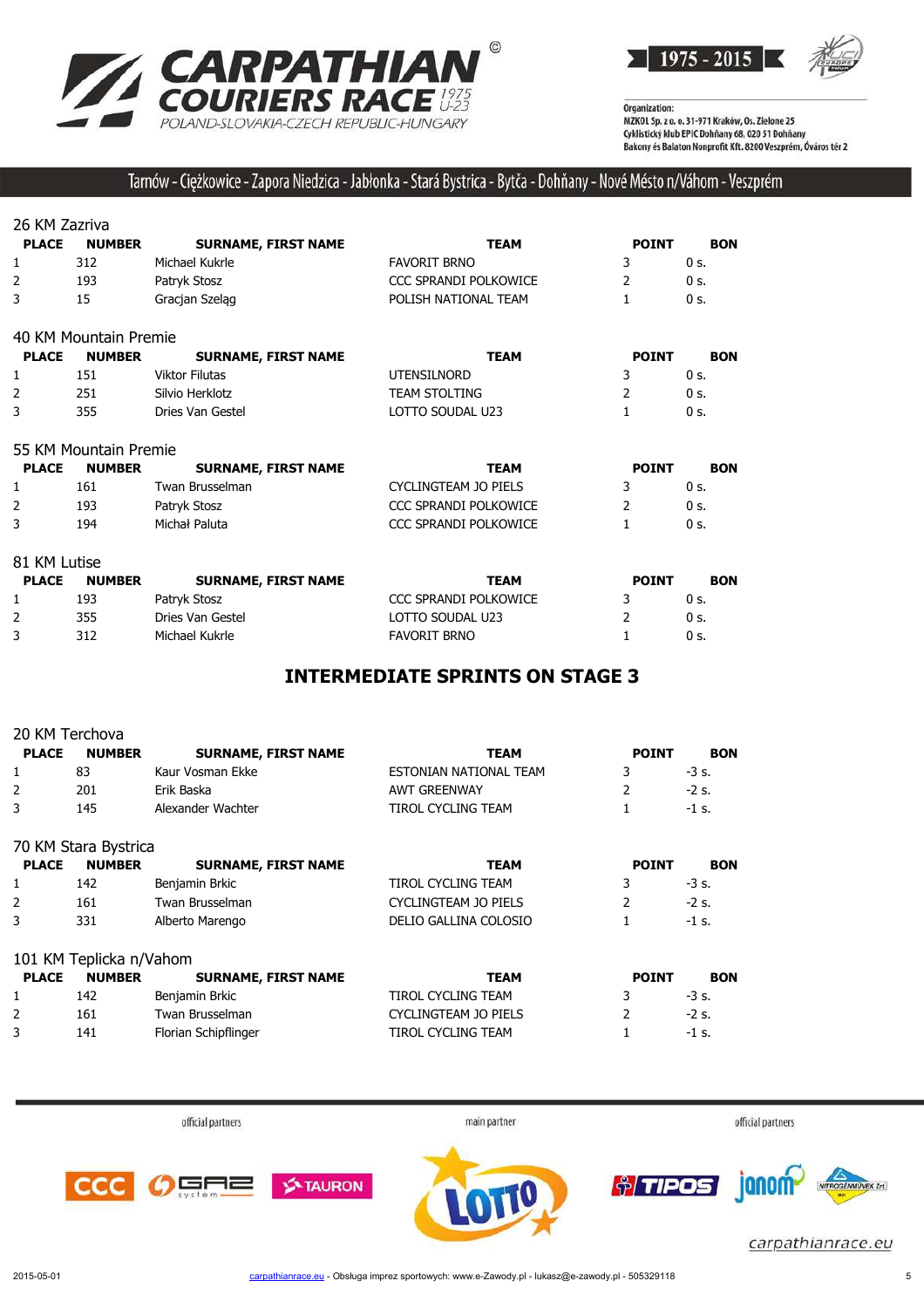



Tarnów - Ciężkowice - Zapora Niedzica - Jabłonka - Stará Bystrica - Bytča - Dohňany - Nové Mésto n/Váhom - Veszprém

#### **INDIVIDUAL GENERAL CLASSIFICATION AFTER STAGE 3 - LOTTO**

|              | DISTANCE OF STAGE KM: 352.00 |                 |                            | AVERAGE SPEED: 40.87 km/h     |             |       |  |
|--------------|------------------------------|-----------------|----------------------------|-------------------------------|-------------|-------|--|
| <b>PLACE</b> | <b>NO</b>                    | <b>UCI CODE</b> | <b>SURNAME, FIRST NAME</b> | <b>TEAM</b>                   | <b>TIME</b> | DIFF. |  |
| 1            | 204                          | ESP19950412     | *CUADROS Alvaro            | <b>AWT GREENWAY</b>           | 08:36:42    |       |  |
| 2            | 145                          | AUT19950121     | *WACHTER Alexander         | TIROL CYCLING TEAM            | 08:36:49    | $+7$  |  |
| 3            | 355                          | BEL19940930     | <b>VAN GESTEL Dries</b>    | LOTTO SOUDAL U23              | 08:36:49    | $+7$  |  |
| 4            | 251                          | GER19940506     | <b>HERKLOTZ Silvio</b>     | <b>TEAM STOLTING</b>          | 08:36:49    | $+7$  |  |
| 5            | 165                          | NED19940320     | <b>ARIESEN Tim</b>         | CYCLINGTEAM JO PIELS          | 08:36:52    | $+10$ |  |
| 6            | 203                          | GER19941203     | <b>BROCKHOFF Jan</b>       | <b>AWT GREENWAY</b>           | 08:36:56    | $+14$ |  |
| 7            | 12                           | POL19950215     | *KONWA Piotr               | POLISH NATIONAL TEAM          | 08:37:04    | $+22$ |  |
| 8            | 101                          | KAZ19930610     | <b>MAIDOS Tilegen</b>      | KAZAKHSTAN NATIONAL TEAM      | 08:37:06    | $+24$ |  |
| 9            | 142                          | AUT19961002     | *BRKIC Benjamin            | <b>TIROL CYCLING TEAM</b>     | 08:37:16    | $+34$ |  |
| 10           | 331                          | ITA19940513     | <b>MARENGO Alberto</b>     | DELIO GALLINA COLOSIO         | 08:37:18    | $+36$ |  |
| 11           | 223                          | ISR19930827     | ZILBERSTIEN Ido            | <b>CYCLING ACADEMY TEAM</b>   | 08:37:23    | $+41$ |  |
| 12           | 162                          | NED19940417     | <b>BAKKER Stephan</b>      | CYCLINGTEAM JO PIELS          | 08:37:26    | $+44$ |  |
| 13           | 193                          | POL19940715     | STOSZ Patryk               | CCC SPRANDI POLKOWICE         | 08:37:27    | $+45$ |  |
| 14           | 354                          | BEL19950924     | *VAN GOMPEL Mathias        | LOTTO SOUDAL U23              | 08:37:27    | $+45$ |  |
| 15           | 195                          | POL19950217     | *BROŻYNA Piotr             | CCC SPRANDI POLKOWICE         | 08:37:27    | $+45$ |  |
| 16           | 372                          | GER19941228     | <b>KRETSCHY Florian</b>    | KED - STEVENS TEAM BERLIN     | 08:37:27    | $+45$ |  |
| 17           | 103                          | KAZ19930123     | SEMYONOV Roman             | KAZAKHSTAN NATIONAL TEAM      | 08:37:28    | $+46$ |  |
| 18           | 175                          | BEL19950112     | *KAISE Julien              | COLOR CODE - AQUALITY PROTECT | 08:37:28    | $+46$ |  |
| 19           | 83                           | EST19960326     | *VOSMAN EKKE Kaur          | ESTONIAN NATIONAL TEAM        | 08:37:28    | $+46$ |  |
| 20           | 173                          | BEL19950717     | *MERTZ Remy                | COLOR CODE - AQUALITY PROTECT | 08:37:29    | $+47$ |  |
| 21           | 35                           | CZE19930317     | <b>SISR Frantisek</b>      | CZECH REPUBLIC NATIONAL TEAM  | 08:37:29    | $+47$ |  |
| 22           | 104                          | KAZ19960306     | *SHTEIN Grigoriy           | KAZAKHSTAN NATIONAL TEAM      | 08:37:30    | $+48$ |  |
| 23           | 164                          | NED19951212     | *JANSSEN Adriaan           | <b>CYCLINGTEAM JO PIELS</b>   | 08:37:30    | $+48$ |  |
| 24           | 192                          | POL19930927     | KACZMAREK Jakub            | CCC SPRANDI POLKOWICE         | 08:37:30    | $+48$ |  |
| 25           | 172                          | BEL19950609     | *DUQUENNOY Jimmy           | COLOR CODE - AQUALITY PROTECT | 08:37:30    | $+48$ |  |
| 26           | 312                          | CZE19941117     | <b>KUKRLE Michael</b>      | <b>FAVORIT BRNO</b>           | 08:37:31    | $+49$ |  |
| 27           | 381                          | POL19930108     | FRANCZAK Wojciech          | TKK PACIFIC TORUN             | 08:37:31    | $+49$ |  |
| 28           | 21                           | SVK19960130     | *BELLAN Juraj              | SLOVAKIAN NATIONAL TEAM       | 08:37:31    | $+49$ |  |
| 29           | 225                          | SVK19940210     | <b>MALOVEC Lubos</b>       | <b>CYCLING ACADEMY TEAM</b>   | 08:37:31    | $+49$ |  |
| 30           | 141                          | AUT19950304     | *SCHIPFLINGER Florian      | TIROL CYCLING TEAM            | 08:37:31    | $+49$ |  |
| 31           | 221                          | POL19950402     | *TALAGA Patryk             | CYCLING ACADEMY TEAM          | 08:37:31    | $+49$ |  |
| 32           | 31                           | CZE19940222     | DOLEZEL Radovan            | CZECH REPUBLIC NATIONAL TEAM  | 08:37:32    | $+50$ |  |
| 33           | 183                          | GER19961029     | *KOCH Christian            | LKT TEAM BRANDENBURG          | 08:37:32    | $+50$ |  |
| 34           | 255                          | GER19950321     | *BACKOFEN Moritz           | TEAM STOLTING                 | 08:37:32    | $+50$ |  |
| 35           | 311                          | CZE19930209     | <b>HAMPL Petr</b>          | <b>FAVORIT BRNO</b>           | 08:37:33    | $+51$ |  |
| 36           | 234                          | NOR19940424     | <b>REGE Even</b>           | TEAM FIXIT.NO                 | 08:37:33    | $+51$ |  |
| 37           | 73                           | UKR19950302     | *KREMINSKYI Vladyslav      | UKRAINIAN NATIONAL TEAM       | 08:37:33    | $+51$ |  |
| 38           | 231                          | NOR19940415     | AUSTEVOLL Ole Andre        | TEAM FIXIT.NO                 | 08:37:33    | $+51$ |  |
| 39           | 105                          | KAZ19950320     | *AKHMETOV Galym            | KAZAKHSTAN NATIONAL TEAM      | 08:37:34    | $+52$ |  |
| 40           | 143                          | AUT19950917     | *STOCK Mario               | TIROL CYCLING TEAM            | 08:37:34    | $+52$ |  |
| 41           | 275                          | UKR19961010     | *ASHUROV Kostantyn         | KYIV CAPITAL RACING           | 08:37:35    | $+53$ |  |
| 42           | 374                          | GER19950513     | *NIEDERLAG Luca            | KED - STEVENS TEAM BERLIN     | 08:37:35    | $+53$ |  |
| 43           | 353                          | BEL19950121     | *VANDERAERDEN Massimo      | LOTTO SOUDAL U23              | 08:37:36    | $+54$ |  |
| 44           | 274                          | UKR19931230     | <b>GREGUL Igor</b>         | KYIV CAPITAL RACING           | 08:37:36    | $+54$ |  |
|              |                              |                 |                            |                               |             |       |  |

official partners

main partner



janom-

*<u>oliminal</u>* 







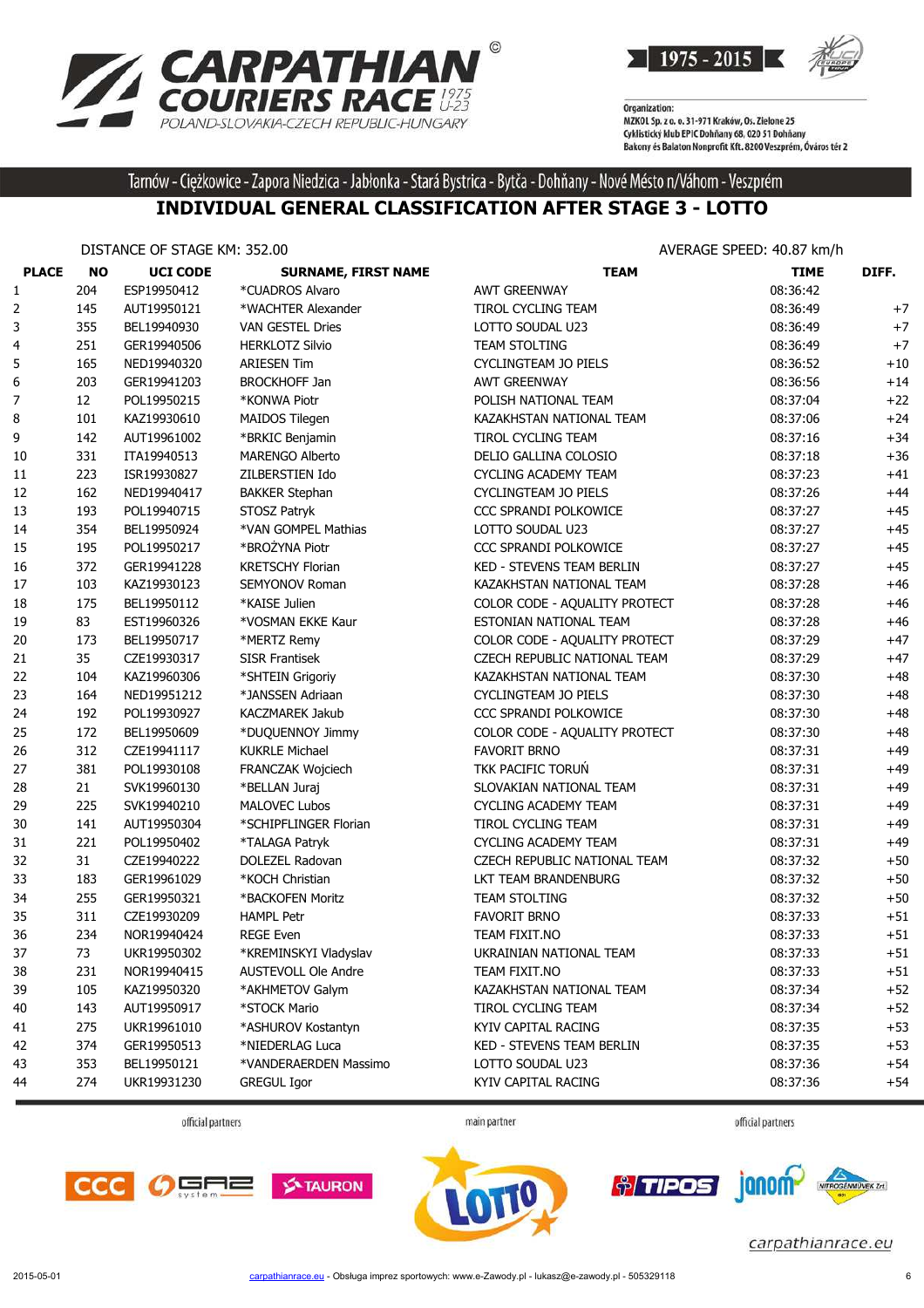

|    |     |             |                            | Tarnów - Ciężkowice - Zapora Niedzica - Jabłonka - Stará Bystrica - Bytča - Dohňany - Nové Mésto n/Váhom - Veszprém |          |          |
|----|-----|-------------|----------------------------|---------------------------------------------------------------------------------------------------------------------|----------|----------|
| 45 | 15  | POL19950406 | *SZELĄG Gracjan            | POLISH NATIONAL TEAM                                                                                                | 08:37:37 | $+55$    |
| 46 | 314 | CZE19930823 | <b>CHLUPAC Dominik</b>     | <b>FAVORIT BRNO</b>                                                                                                 | 08:37:38 | $+56$    |
| 47 | 383 | POL19961008 | *ZŁOTOWICZ Patryk          | TKK PACIFIC TORUN                                                                                                   | 08:37:38 | $+56$    |
| 48 | 14  | POL19930910 | <b>OWSIAN Arkadiusz</b>    | POLISH NATIONAL TEAM                                                                                                | 08:37:38 | $+56$    |
| 49 | 134 | SVK19950911 | *MARTAG Tomas              | <b>REGION POVAZIE</b>                                                                                               | 08:37:39 | $+57$    |
| 50 | 344 | POL19950103 | *BIJAK Marcin              | TC CHROBRY SARONI GŁOGÓW                                                                                            | 08:37:41 | $+59$    |
| 51 | 155 | HUN19950419 | *PELIKAN Janos             | <b>UTENSILNORD</b>                                                                                                  | 08:40:26 | $+3:44$  |
| 52 | 361 | POL19950715 | *KAZIMIERCZAK Mateusz      | POGOŃ MOSTOSTAL PUŁAWY                                                                                              | 08:41:18 | $+4:36$  |
| 53 | 272 | UKR19950926 | *SHUMILOV Yurii            | KYIV CAPITAL RACING                                                                                                 | 08:41:18 | $+4:36$  |
| 54 | 313 | CZE19950713 | *SEKANINA Adam             | <b>FAVORIT BRNO</b>                                                                                                 | 08:41:20 | $+4:38$  |
| 55 | 161 | NED19930815 | <b>BRUSSELMAN Twan</b>     | CYCLINGTEAM JO PIELS                                                                                                | 08:41:20 | $+4:38$  |
| 56 | 194 | POL19951004 | *PALUTA Michał             | CCC SPRANDI POLKOWICE                                                                                               | 08:41:42 | $+5:00$  |
| 57 | 201 | SVK19940112 | <b>BASKA Erik</b>          | <b>AWT GREENWAY</b>                                                                                                 | 08:41:48 | $+5:06$  |
| 58 | 82  | EST19941022 | <b>NOMELLA Aksel</b>       | ESTONIAN NATIONAL TEAM                                                                                              | 08:41:49 | $+5:07$  |
| 59 | 334 | ITA19950814 | *TAGLIANI Filippo          | DELIO GALLINA COLOSIO                                                                                               | 08:41:50 | $+5:08$  |
| 60 | 352 | BEL19961031 | *MENTEN Milan              | LOTTO SOUDAL U23                                                                                                    | 08:41:51 | $+5:09$  |
| 61 | 191 | POL19930822 | LATOŃ Eryk                 | CCC SPRANDI POLKOWICE                                                                                               | 08:41:51 | $+5:09$  |
| 62 | 271 | UKR19950412 | *MORUHA Anton              | KYIV CAPITAL RACING                                                                                                 | 08:41:53 | $+5:11$  |
| 63 | 102 | KAZ19961228 | *NATAROV Yuriy             | KAZAKHSTAN NATIONAL TEAM                                                                                            | 08:41:54 | $+5:12$  |
| 64 | 13  | POL19940310 | MICKIEWICZ Tomasz          | POLISH NATIONAL TEAM                                                                                                | 08:41:54 | $+5:12$  |
| 65 | 345 | POL19940824 | <b>GRABIS Mateusz</b>      | TC CHROBRY SARONI GŁOGÓW                                                                                            | 08:41:56 | $+5:14$  |
| 66 | 174 | BEL19961229 | *SIX Franklin              | COLOR CODE - AQUALITY PROTECT                                                                                       | 08:41:56 | $+5:14$  |
| 67 | 321 | POL19930816 | KISTOWSKI Kacper           | TARNOVIA TARNOWO PODGÓRNE                                                                                           | 08:41:57 | $+5:15$  |
| 68 | 373 | GER19940616 | <b>CARSTENSEN Lucas</b>    | KED - STEVENS TEAM BERLIN                                                                                           | 08:41:57 | $+5:15$  |
| 69 | 371 | GER19930107 | <b>DONATH Felix</b>        | KED - STEVENS TEAM BERLIN                                                                                           | 08:41:59 | $+5:17$  |
| 70 | 342 | POL19940608 | <b>JAROMIN Piotr</b>       | TC CHROBRY SARONI GŁOGÓW                                                                                            | 08:42:00 | $+5:18$  |
| 71 | 152 | HUN19951126 | *ROZSA Balazs              | <b>UTENSILNORD</b>                                                                                                  | 08:42:00 | $+5:18$  |
| 72 | 322 | POL19940327 | SYKAŁA Wojciech            | TARNOVIA TARNOWO PODGÓRNE                                                                                           | 08:42:03 | $+5:21$  |
| 73 | 335 | ITA19950529 | *PASTORINO MATTIA Giovanni | DELIO GALLINA COLOSIO                                                                                               | 08:42:04 | $+5:22$  |
| 74 | 184 | GER19950510 | *ROHDE Leon                | LKT TEAM BRANDENBURG                                                                                                | 08:42:36 | $+5:54$  |
| 75 | 111 | SRB19940506 | STEFANOVIC Stefan          | SERBIAN NATIONAL TEAM                                                                                               | 08:42:42 | $+6:00$  |
| 76 | 182 | GER19940919 | SOBALLA Carl               | LKT TEAM BRANDENBURG                                                                                                | 08:42:44 | $+6:02$  |
| 77 | 32  | CZE19930209 | <b>MEDEK Tomas</b>         | CZECH REPUBLIC NATIONAL TEAM                                                                                        | 08:42:45 | $+6:03$  |
| 78 | 34  | CZE19960924 | *CAMRDA Pavel              | CZECH REPUBLIC NATIONAL TEAM                                                                                        | 08:42:45 | $+6:03$  |
| 79 | 171 | BEL19960603 | *ARIMONT Charlie           | COLOR CODE - AQUALITY PROTECT                                                                                       | 08:42:49 | $+6:07$  |
| 80 | 315 | CZE19951023 | *NEUMAN Dominik            | <b>FAVORIT BRNO</b>                                                                                                 | 08:43:02 | $+6:20$  |
| 81 | 252 | GER19940314 | <b>EGNER Arne</b>          | TEAM STOLTING                                                                                                       | 08:45:35 | $+8:53$  |
| 82 | 33  | CZE19950830 | *FIALA Petr                | CZECH REPUBLIC NATIONAL TEAM                                                                                        | 08:46:20 | $+9:38$  |
| 83 | 154 | HUN19960326 | *MORICZ Daniel             | <b>UTENSILNORD</b>                                                                                                  | 08:48:48 | $+12:06$ |
| 84 | 375 | GER19960212 | *SCHUBERTH Erik            | KED - STEVENS TEAM BERLIN                                                                                           | 08:48:49 | $+12:07$ |
| 85 | 362 | POL19950110 | *SOLIŃSKI Jakub            | POGOŃ MOSTOSTAL PUŁAWY                                                                                              | 08:48:50 | $+12:08$ |
| 86 | 364 | POL19940421 | KIETLIŃSKI Wojciech        | POGOŃ MOSTOSTAL PUŁAWY                                                                                              | 08:48:51 | $+12:09$ |
| 87 | 24  | SVK19941227 | <b>KRAJICEK Matej</b>      | SLOVAKIAN NATIONAL TEAM                                                                                             | 08:48:58 | $+12:16$ |
| 88 | 163 | NED19951004 | *VAN DER DUIN Patrick      | CYCLINGTEAM JO PIELS                                                                                                | 08:49:03 | $+12:21$ |
| 89 | 11  | POL19931118 | KOTT Konrad                | POLISH NATIONAL TEAM                                                                                                | 08:49:05 | $+12:23$ |
| 90 | 363 | POL19930604 | JEZIORSKI Rafał            | POGOŃ MOSTOSTAL PUŁAWY                                                                                              | 08:49:08 | $+12:26$ |
| 91 | 232 | NOR19930918 | STOKKENES Torstein         | TEAM FIXIT.NO                                                                                                       | 08:49:09 | $+12:27$ |
| 92 | 153 | HUN19950425 | *LENGYEL Zoltan            | <b>UTENSILNORD</b>                                                                                                  | 08:49:15 | $+12:33$ |
| 93 | 301 | HUN19950712 | *RUTTKAY Zoltan            | MUGENRACE TEAM PROLOG                                                                                               | 08:49:30 | $+12:48$ |

**RPATHIAN<sup>®</sup><br>RIERS RACE <sup>1975</sup><br>LOVAKIA-CZECH REPUBLIC-HUNGARY** 

POLAND-SLOVAKIA-CZECH REPUBLIC-HUNGARY

**CA** 

main partner











carpathianrace.eu

 $\overline{2n}$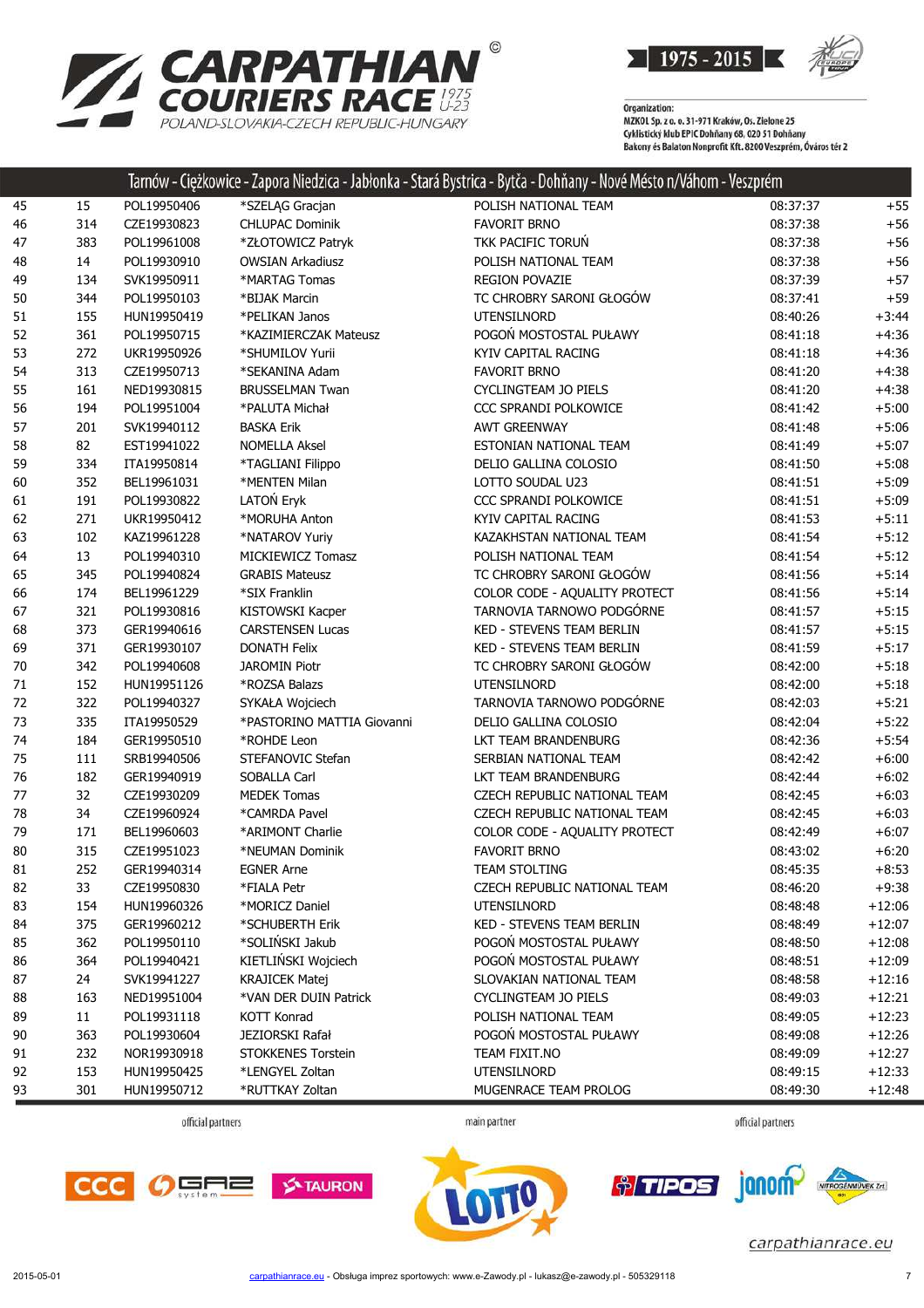



|     |     |             |                             | Tarnów - Ciężkowice - Zapora Niedzica - Jabłonka - Stará Bystrica - Bytča - Dohňany - Nové Mésto n/Váhom - Veszprém |          |          |
|-----|-----|-------------|-----------------------------|---------------------------------------------------------------------------------------------------------------------|----------|----------|
| 94  | 323 | POL19950218 | *WILGUS Wojciech            | TARNOVIA TARNOWO PODGÓRNE                                                                                           | 08:49:54 | $+13:12$ |
| 95  | 205 | CZE19960630 | *LEHKY Roman                | <b>AWT GREENWAY</b>                                                                                                 | 08:50:40 | $+13:58$ |
| 96  | 151 | HUN19960928 | *FILUTAS Viktor             | <b>UTENSILNORD</b>                                                                                                  | 08:52:02 | $+15:20$ |
| 97  | 332 | ITA19930603 | <b>DELLEDONNE Francesco</b> | DELIO GALLINA COLOSIO                                                                                               | 08:52:43 | $+16:01$ |
| 98  | 112 | SRB19940824 | <b>ANTONIJEVIC Goran</b>    | SERBIAN NATIONAL TEAM                                                                                               | 08:52:44 | $+16:02$ |
| 99  | 84  | EST00000000 | <b>VENDELIN Karl Arnold</b> | ESTONIAN NATIONAL TEAM                                                                                              | 08:52:49 | $+16:07$ |
| 100 | 181 | GER19950523 | *BERGER Leon                | LKT TEAM BRANDENBURG                                                                                                | 08:52:49 | $+16:07$ |
| 101 | 333 | ITA19950104 | *DELLAGLIO Alberto          | DELIO GALLINA COLOSIO                                                                                               | 08:53:34 | $+16:52$ |
| 102 | 253 | GER19960225 | *PORZNER Manuel             | <b>TEAM STOLTING</b>                                                                                                | 08:56:12 | $+19:30$ |
| 103 | 341 | POL19931217 | <b>KASPEREK Michał</b>      | TC CHROBRY SARONI GŁOGÓW                                                                                            | 08:56:13 | $+19:31$ |
| 104 | 72  | UKR19950405 | *HRYNIV Vitaliy             | UKRAINIAN NATIONAL TEAM                                                                                             | 08:57:23 | $+20:41$ |
| 105 | 233 | NOR19940209 | <b>JENSEN Jan William</b>   | TEAM FIXIT.NO                                                                                                       | 09:03:27 | $+26:45$ |
| 106 | 343 | POL19930716 | LEDUCHOWSKI Aleksander      | TC CHROBRY SARONI GŁOGÓW                                                                                            | 09:03:27 | $+26:45$ |
| 107 | 273 | UKR19960910 | *BONDARENKO Pavlo           | KYIV CAPITAL RACING                                                                                                 | 09:06:58 | $+30:16$ |
| 108 | 113 | SRB19940217 | <b>AMBRUS Nemanja</b>       | SERBIAN NATIONAL TEAM                                                                                               | 09:06:59 | $+30:17$ |
| 109 | 325 | POL19951216 | *KORCZYŃSKI Borys           | TARNOVIA TARNOWO PODGÓRNE                                                                                           | 09:07:04 | $+30:22$ |
| 110 | 85  | EST19961215 | *PUNG Peter                 | ESTONIAN NATIONAL TEAM                                                                                              | 09:07:04 | $+30:22$ |
| 111 | 23  | SVK19940206 | LAJCHA Juraj                | SLOVAKIAN NATIONAL TEAM                                                                                             | 09:07:11 | $+30:29$ |
| 112 | 71  | UKR19951012 | *GLADYSH Roman              | UKRAINIAN NATIONAL TEAM                                                                                             | 09:09:55 | $+33:13$ |
| 113 | 222 | ISR19930722 | <b>EINHORN Ben</b>          | <b>CYCLING ACADEMY TEAM</b>                                                                                         | 09:10:02 | $+33:20$ |
| 114 | 81  | EST19950516 | *MAOMA Silver               | ESTONIAN NATIONAL TEAM                                                                                              | 09:10:13 | $+33:31$ |
| 115 | 135 | SVK19941210 | KOVACIK Juraj               | <b>REGION POVAZIE</b>                                                                                               | 09:24:31 | $+47:49$ |
| 116 | 324 | POL19960127 | *WIEWIÓR Dominik            | TARNOVIA TARNOWO PODGÓRNE                                                                                           | 09:24:33 | $+47:51$ |
| 117 | 132 | SVK19931129 | <b>MALIK Robert</b>         | <b>REGION POVAZIE</b>                                                                                               | 09:24:38 | $+47:56$ |
| 118 | 305 | HUN19941219 | <b>LOKI Bence</b>           | MUGENRACE TEAM PROLOG                                                                                               | 09:24:40 | $+47:58$ |
| 119 | 22  | SVK19950314 | *DUBEN Martin               | SLOVAKIAN NATIONAL TEAM                                                                                             | 09:25:05 | $+48:23$ |

### **CLASSIFICATION OF COMPETITORS 19-20 YEARS AFTER STAGE 3 - NITROGENMUVEK**

|                | DISTANCE OF STAGE KM: 352.00 |                 |                             | AVERAGE SPEED: 40.87 km/h     |             |       |
|----------------|------------------------------|-----------------|-----------------------------|-------------------------------|-------------|-------|
| <b>PLACE</b>   | <b>NO</b>                    | <b>UCI CODE</b> | <b>SURNAME, FIRST NAME</b>  | <b>TEAM</b>                   | <b>TIME</b> | DIFF. |
| 1              | 204                          | ESP19950412     | <b>CUADROS Alvaro</b>       | <b>AWT GREENWAY</b>           | 08:36:42    |       |
| 2              | 145                          | AUT19950121     | <b>WACHTER Alexander</b>    | <b>TIROL CYCLING TEAM</b>     | 08:36:49    | $+7$  |
| 3              | 12                           | POL19950215     | <b>KONWA Piotr</b>          | POLISH NATIONAL TEAM          | 08:37:04    | $+22$ |
| $\overline{4}$ | 142                          | AUT19961002     | <b>BRKIC Benjamin</b>       | TIROL CYCLING TEAM            | 08:37:16    | $+34$ |
| 5              | 354                          | BEL19950924     | <b>VAN GOMPEL Mathias</b>   | LOTTO SOUDAL U23              | 08:37:27    | $+45$ |
| 6              | 195                          | POL19950217     | <b>BROŻYNA Piotr</b>        | CCC SPRANDI POLKOWICE         | 08:37:27    | $+45$ |
| 7              | 175                          | BEL19950112     | KAISE Julien                | COLOR CODE - AQUALITY PROTECT | 08:37:28    | $+46$ |
| 8              | 83                           | EST19960326     | <b>VOSMAN EKKE Kaur</b>     | ESTONIAN NATIONAL TEAM        | 08:37:28    | $+46$ |
| 9              | 173                          | BEL19950717     | <b>MERTZ Remy</b>           | COLOR CODE - AQUALITY PROTECT | 08:37:29    | $+47$ |
| 10             | 104                          | KAZ19960306     | <b>SHTEIN Grigoriy</b>      | KAZAKHSTAN NATIONAL TEAM      | 08:37:30    | +48   |
| 11             | 164                          | NED19951212     | <b>JANSSEN Adriaan</b>      | CYCLINGTEAM JO PIELS          | 08:37:30    | $+48$ |
| 12             | 172                          | BEL19950609     | <b>DUQUENNOY Jimmy</b>      | COLOR CODE - AQUALITY PROTECT | 08:37:30    | $+48$ |
| 13             | 21                           | SVK19960130     | <b>BELLAN Juraj</b>         | SLOVAKIAN NATIONAL TEAM       | 08:37:31    | $+49$ |
| 14             | 141                          | AUT19950304     | <b>SCHIPFLINGER Florian</b> | TIROL CYCLING TEAM            | 08:37:31    | $+49$ |
| 15             | 221                          | POL19950402     | <b>TALAGA Patryk</b>        | <b>CYCLING ACADEMY TEAM</b>   | 08:37:31    | $+49$ |
| 16             | 183                          | GER19961029     | <b>KOCH Christian</b>       | LKT TEAM BRANDENBURG          | 08:37:32    | $+50$ |
| 17             | 255                          | GER19950321     | <b>BACKOFEN Moritz</b>      | <b>TEAM STOLTING</b>          | 08:37:32    | $+50$ |

official partners

main partner

official partners

janom-

*<u>oliminal</u>* 







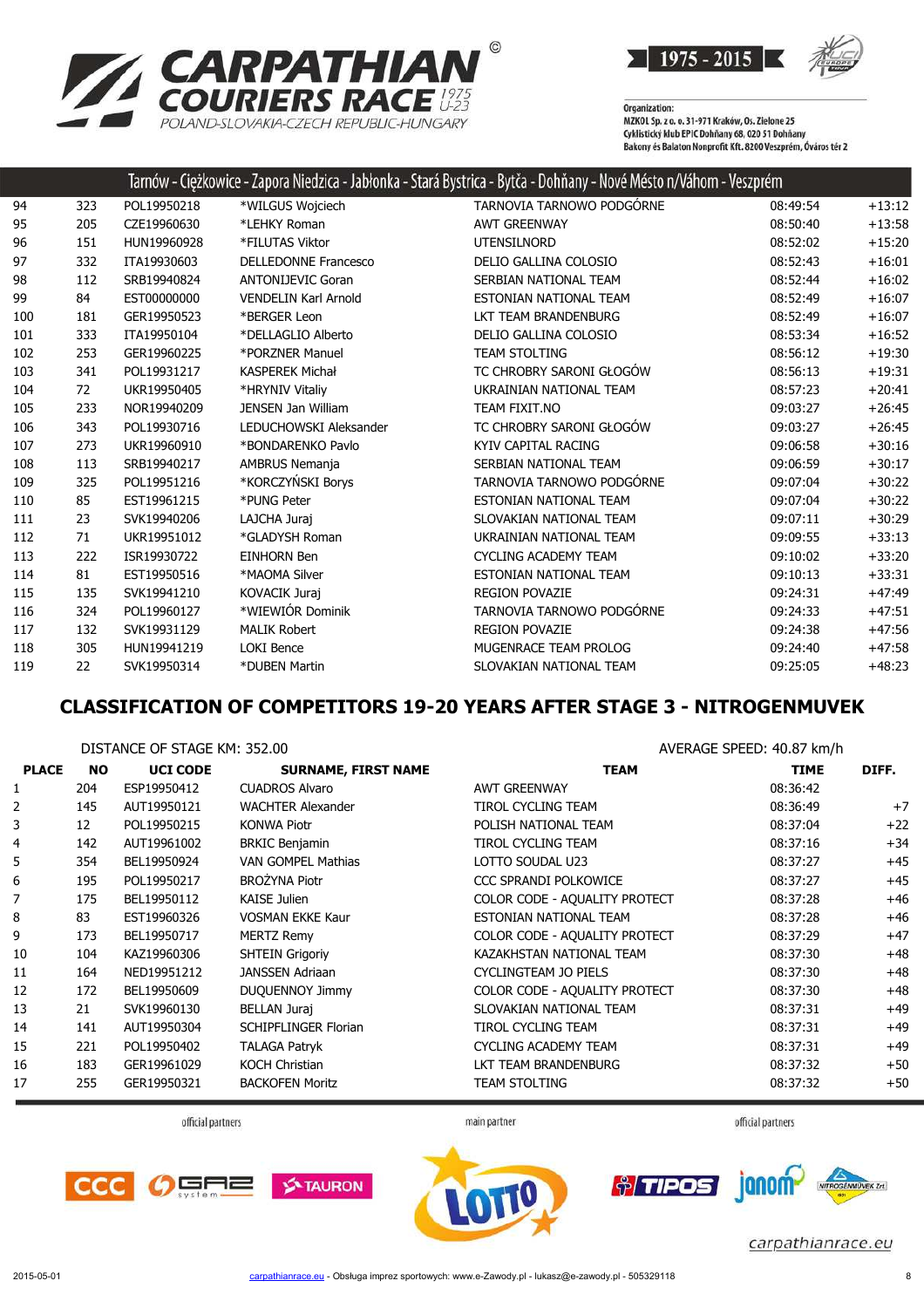

| <b>EXAMPATHIAN</b>                                                 |
|--------------------------------------------------------------------|
| <b>COURIERS RACE #25</b><br>POLAND-SLOVAKIA-CZECH REPUBLIC-HUNGARY |

|    |     |             |                             | Tarnow - Ciężkowice - Zapora Niedzica - Jabłonka - Stara Bystrica - Bytca - Dohnany - Nove Mesto n/Vahom - Veszprem |          |          |
|----|-----|-------------|-----------------------------|---------------------------------------------------------------------------------------------------------------------|----------|----------|
| 18 | 73  | UKR19950302 | KREMINSKYI Vladyslav        | UKRAINIAN NATIONAL TEAM                                                                                             | 08:37:33 | $+51$    |
| 19 | 105 | KAZ19950320 | <b>AKHMETOV Galym</b>       | KAZAKHSTAN NATIONAL TEAM                                                                                            | 08:37:34 | $+52$    |
| 20 | 143 | AUT19950917 | <b>STOCK Mario</b>          | TIROL CYCLING TEAM                                                                                                  | 08:37:34 | $+52$    |
| 21 | 275 | UKR19961010 | <b>ASHUROV Kostantyn</b>    | KYIV CAPITAL RACING                                                                                                 | 08:37:35 | $+53$    |
| 22 | 374 | GER19950513 | NIEDERLAG Luca              | <b>KED - STEVENS TEAM BERLIN</b>                                                                                    | 08:37:35 | $+53$    |
| 23 | 353 | BEL19950121 | VANDERAERDEN Massimo        | LOTTO SOUDAL U23                                                                                                    | 08:37:36 | $+54$    |
| 24 | 15  | POL19950406 | SZELĄG Gracjan              | POLISH NATIONAL TEAM                                                                                                | 08:37:37 | $+55$    |
| 25 | 383 | POL19961008 | ZŁOTOWICZ Patryk            | TKK PACIFIC TORUN                                                                                                   | 08:37:38 | $+56$    |
| 26 | 134 | SVK19950911 | <b>MARTAG Tomas</b>         | <b>REGION POVAZIE</b>                                                                                               | 08:37:39 | $+57$    |
| 27 | 344 | POL19950103 | <b>BIJAK Marcin</b>         | TC CHROBRY SARONI GŁOGÓW                                                                                            | 08:37:41 | $+59$    |
| 28 | 155 | HUN19950419 | PELIKAN Janos               | <b>UTENSILNORD</b>                                                                                                  | 08:40:26 | $+3:44$  |
| 29 | 361 | POL19950715 | <b>KAZIMIERCZAK Mateusz</b> | POGOŃ MOSTOSTAL PUŁAWY                                                                                              | 08:41:18 | $+4:36$  |
| 30 | 272 | UKR19950926 | <b>SHUMILOV Yurii</b>       | KYIV CAPITAL RACING                                                                                                 | 08:41:18 | $+4:36$  |
| 31 | 313 | CZE19950713 | SEKANINA Adam               | <b>FAVORIT BRNO</b>                                                                                                 | 08:41:20 | $+4:38$  |
| 32 | 194 | POL19951004 | PALUTA Michał               | CCC SPRANDI POLKOWICE                                                                                               | 08:41:42 | $+5:00$  |
| 33 | 334 | ITA19950814 | <b>TAGLIANI Filippo</b>     | DELIO GALLINA COLOSIO                                                                                               | 08:41:50 | $+5:08$  |
| 34 | 352 | BEL19961031 | <b>MENTEN Milan</b>         | LOTTO SOUDAL U23                                                                                                    | 08:41:51 | $+5:09$  |
| 35 | 271 | UKR19950412 | <b>MORUHA Anton</b>         | KYIV CAPITAL RACING                                                                                                 | 08:41:53 | $+5:11$  |
| 36 | 102 | KAZ19961228 | NATAROV Yuriy               | KAZAKHSTAN NATIONAL TEAM                                                                                            | 08:41:54 | $+5:12$  |
| 37 | 174 | BEL19961229 | <b>SIX Franklin</b>         | COLOR CODE - AQUALITY PROTECT                                                                                       | 08:41:56 | $+5:14$  |
| 38 | 152 | HUN19951126 | ROZSA Balazs                | <b>UTENSILNORD</b>                                                                                                  | 08:42:00 | $+5:18$  |
| 39 | 335 | ITA19950529 | PASTORINO MATTIA Giovanni   | DELIO GALLINA COLOSIO                                                                                               | 08:42:04 | $+5:22$  |
| 40 | 184 | GER19950510 | ROHDE Leon                  | LKT TEAM BRANDENBURG                                                                                                | 08:42:36 | $+5:54$  |
| 41 | 34  | CZE19960924 | <b>CAMRDA Pavel</b>         | CZECH REPUBLIC NATIONAL TEAM                                                                                        | 08:42:45 | $+6:03$  |
| 42 | 171 | BEL19960603 | <b>ARIMONT Charlie</b>      | COLOR CODE - AQUALITY PROTECT                                                                                       | 08:42:49 | $+6:07$  |
| 43 | 315 | CZE19951023 | <b>NEUMAN Dominik</b>       | <b>FAVORIT BRNO</b>                                                                                                 | 08:43:02 | $+6:20$  |
| 44 | 33  | CZE19950830 | <b>FIALA Petr</b>           | CZECH REPUBLIC NATIONAL TEAM                                                                                        | 08:46:20 | $+9:38$  |
| 45 | 154 | HUN19960326 | <b>MORICZ Daniel</b>        | <b>UTENSILNORD</b>                                                                                                  | 08:48:48 | $+12:06$ |
| 46 | 375 | GER19960212 | <b>SCHUBERTH Erik</b>       | KED - STEVENS TEAM BERLIN                                                                                           | 08:48:49 | $+12:07$ |
| 47 | 362 | POL19950110 | SOLIŃSKI Jakub              | POGOŃ MOSTOSTAL PUŁAWY                                                                                              | 08:48:50 | $+12:08$ |
| 48 | 163 | NED19951004 | VAN DER DUIN Patrick        | <b>CYCLINGTEAM JO PIELS</b>                                                                                         | 08:49:03 | $+12:21$ |
| 49 | 153 | HUN19950425 | LENGYEL Zoltan              | <b>UTENSILNORD</b>                                                                                                  | 08:49:15 | $+12:33$ |
| 50 | 301 | HUN19950712 | <b>RUTTKAY Zoltan</b>       | MUGENRACE TEAM PROLOG                                                                                               | 08:49:30 | $+12:48$ |
| 51 | 323 | POL19950218 | WILGUS Wojciech             | TARNOVIA TARNOWO PODGÓRNE                                                                                           | 08:49:54 | $+13:12$ |
| 52 | 205 | CZE19960630 | <b>LEHKY Roman</b>          | <b>AWT GREENWAY</b>                                                                                                 | 08:50:40 | $+13:58$ |
| 53 | 151 | HUN19960928 | <b>FILUTAS Viktor</b>       | <b>UTENSILNORD</b>                                                                                                  | 08:52:02 | $+15:20$ |
| 54 | 181 | GER19950523 | <b>BERGER Leon</b>          | LKT TEAM BRANDENBURG                                                                                                | 08:52:49 | $+16:07$ |
| 55 | 333 | ITA19950104 | DELLAGLIO Alberto           | DELIO GALLINA COLOSIO                                                                                               | 08:53:34 | $+16:52$ |
| 56 | 253 | GER19960225 | <b>PORZNER Manuel</b>       | <b>TEAM STOLTING</b>                                                                                                | 08:56:12 | $+19:30$ |
| 57 | 72  | UKR19950405 | <b>HRYNIV Vitaliy</b>       | UKRAINIAN NATIONAL TEAM                                                                                             | 08:57:23 | $+20:41$ |
| 58 | 273 | UKR19960910 | <b>BONDARENKO Pavlo</b>     | KYIV CAPITAL RACING                                                                                                 | 09:06:58 | $+30:16$ |
| 59 | 325 | POL19951216 | KORCZYŃSKI Borys            | TARNOVIA TARNOWO PODGÓRNE                                                                                           | 09:07:04 | $+30:22$ |
| 60 | 85  | EST19961215 | <b>PUNG Peter</b>           | ESTONIAN NATIONAL TEAM                                                                                              | 09:07:04 | $+30:22$ |
| 61 | 71  | UKR19951012 | <b>GLADYSH Roman</b>        | UKRAINIAN NATIONAL TEAM                                                                                             | 09:09:55 | $+33:13$ |
| 62 | 81  | EST19950516 | <b>MAOMA Silver</b>         | ESTONIAN NATIONAL TEAM                                                                                              | 09:10:13 | $+33:31$ |
| 63 | 324 | POL19960127 | WIEWIÓR Dominik             | TARNOVIA TARNOWO PODGÓRNE                                                                                           | 09:24:33 | $+47:51$ |
| 64 | 22  | SVK19950314 | <b>DUBEN Martin</b>         | SLOVAKIAN NATIONAL TEAM                                                                                             | 09:25:05 | $+48:23$ |
|    |     |             |                             |                                                                                                                     |          |          |

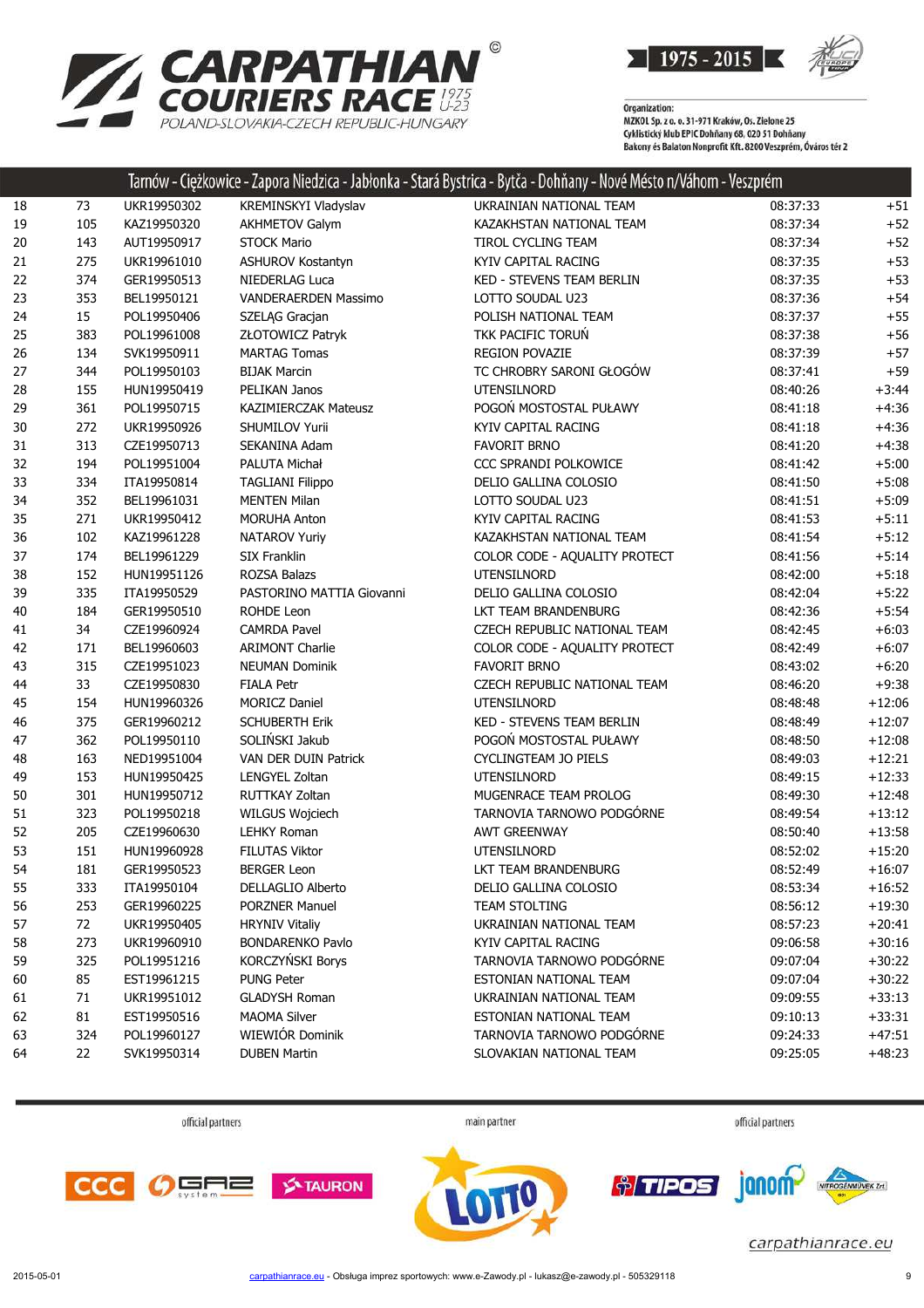



Tarnów - Ciężkowice - Zapora Niedzica - Jabłonka - Stará Bystrica - Bytča - Dohňany - Nové Mésto n/Váhom - Veszprém

## **TEAM CLASSIFICATION AFTER STAGE 3 - CCC**

| <b>PLACE</b> | <b>UCI CODE</b> | <b>TEAM</b>                         | <b>COUNTRY</b> | <b>TIME</b> | DIFF.      |
|--------------|-----------------|-------------------------------------|----------------|-------------|------------|
| 1            | <b>CJP</b>      | CYCLINGTEAM JO PIELS                | <b>NED</b>     | 25:51:42    |            |
| 2            | <b>TIR</b>      | <b>TIROL CYCLING TEAM</b>           | <b>AUT</b>     | 25:51:54    | $+12$      |
| 3            | <b>LTS</b>      | LOTTO SOUDAL U23                    | <b>BEL</b>     | 25:51:56    | $+14$      |
| 4            | <b>KAZ</b>      | KAZAKHSTAN NATIONAL TEAM            | <b>KAZ</b>     | 25:52:07    | $+25$      |
| 5            | CCC             | CCC SPRANDI POLKOWICE               | <b>POL</b>     | 25:52:12    | $+30$      |
| 6            | <b>POL</b>      | POLISH NATIONAL TEAM                | <b>POL</b>     | 25:52:12    | $+30$      |
| 7            | <b>CAT</b>      | <b>CYCLING ACADEMY TEAM</b>         | <b>ISR</b>     | 25:52:25    | $+43$      |
| 8            | <b>CCB</b>      | COLOR CODE - AQUALITY PROTECT       | <b>BEL</b>     | 25:52:27    | $+45$      |
| 9            | <b>CZE</b>      | <b>CZECH REPUBLIC NATIONAL TEAM</b> | <b>CZE</b>     | 25:52:34    | $+52$      |
| 10           | <b>FVB</b>      | <b>FAVORIT BRNO</b>                 | <b>CZE</b>     | 25:52:42    | $+1:00$    |
| 11           | <b>AWT</b>      | <b>AWT GREENWAY</b>                 | <b>CZE</b>     | 25:55:34    | $+3:52$    |
| 12           | <b>STG</b>      | <b>TEAM STOLTING</b>                | <b>GER</b>     | 25:56:00    | $+4:18$    |
| 13           | <b>KCR</b>      | KYIV CAPITAL RACING                 | <b>UKR</b>     | 25:56:28    | $+4:46$    |
| 14           | <b>KED</b>      | <b>KED - STEVENS TEAM BERLIN</b>    | <b>GER</b>     | 25:56:54    | $+5:12$    |
| 15           | <b>DEL</b>      | DELIO GALLINA COLOSIO               | <b>ITA</b>     | 26:01:03    | $+9:21$    |
| 16           | <b>CLG</b>      | TC CHROBRY SARONI GŁOGÓW            | POL            | 26:01:27    | $+9:45$    |
| 17           | <b>LKT</b>      | LKT TEAM BRANDENBURG                | <b>GER</b>     | 26:02:47    | $+11:05$   |
| 18           | <b>FIX</b>      | TEAM FIXIT.NO                       | <b>NOR</b>     | 26:04:16    | $+12:34$   |
| 19           | <b>UNA</b>      | <b>UTENSILNORD</b>                  | <b>HUN</b>     | 26:11:06    | $+19:24$   |
| 20           | <b>EST</b>      | ESTONIAN NATIONAL TEAM              | <b>EST</b>     | 26:11:59    | $+20:17$   |
| 21           | <b>TAR</b>      | TARNOVIA TARNOWO PODGÓRNE           | <b>POL</b>     | 26:13:45    | $+22:03$   |
| 22           | <b>PMP</b>      | POGOŃ MOSTOSTAL PUŁAWY              | <b>POL</b>     | 26:18:59    | $+27:17$   |
| 23           | <b>SVK</b>      | SLOVAKIAN NATIONAL TEAM             | <b>SVK</b>     | 26:33:35    | $+41:53$   |
| 24           | <b>SRB</b>      | SERBIAN NATIONAL TEAM               | <b>SRB</b>     | 26:42:25    | $+50:43$   |
| 25           | <b>UKR</b>      | UKRAINIAN NATIONAL TEAM             | <b>UKR</b>     | 26:44:51    | $+53:09$   |
| 26           | <b>SVK</b>      | <b>REGION POVAZIE</b>               | <b>SVK</b>     | 27:26:40    | $+1:34:58$ |

#### **MOUNTAINS CLASSIFICATION AFTER STAGE 3 - TAURON**

| <b>PLACE</b> | NO. | <b>UCI CODE</b> | <b>SURNAME, FIRST NAME</b> | <b>TEAM</b>              | <b>POINTS</b> |
|--------------|-----|-----------------|----------------------------|--------------------------|---------------|
| 1            | 312 | CZE19941117     | KUKRLE Michael             | <b>FAVORIT BRNO</b>      | 19            |
| 2            | 15  | POL19950406     | *SZELAG Gracjan            | POLISH NATIONAL TEAM     | 14            |
| 3            | 193 | POL19940715     | <b>STOSZ Patryk</b>        | CCC SPRANDI POLKOWICE    | 14            |
| 4            | 161 | NED19930815     | <b>BRUSSELMAN Twan</b>     | CYCLINGTEAM JO PIELS     | 6             |
| 5            | 353 | BEL19950121     | *VANDERAERDEN Massimo      | LOTTO SOUDAL U23         | 5             |
| 6            | 251 | GER19940506     | <b>HERKLOTZ Silvio</b>     | <b>TEAM STOLTING</b>     | 4             |
| 7            | 204 | ESP19950412     | *CUADROS Alvaro            | <b>AWT GREENWAY</b>      |               |
| 8            | 272 | UKR19950926     | *SHUMILOV Yurii            | KYIV CAPITAL RACING      |               |
| 9            | 151 | HUN19960928     | *FILUTAS Viktor            | <b>UTENSILNORD</b>       |               |
| 10           | 355 | BEL19940930     | <b>VAN GESTEL Dries</b>    | LOTTO SOUDAL U23         |               |
| 11           | 103 | KAZ19930123     | SEMYONOV Roman             | KAZAKHSTAN NATIONAL TEAM |               |
| 12           | 383 | POL19961008     | *ZŁOTOWICZ Patryk          | TKK PACIFIC TORUN        |               |
| 13           | 14  | POL19930910     | <b>OWSIAN Arkadiusz</b>    | POLISH NATIONAL TEAM     |               |
| 14           | 141 | AUT19950304     | *SCHIPFLINGER Florian      | TIROL CYCLING TEAM       |               |
| 15           | 231 | NOR19940415     | AUSTEVOLL Ole Andre        | TEAM FIXIT.NO            |               |

official partners

main partner

official partners





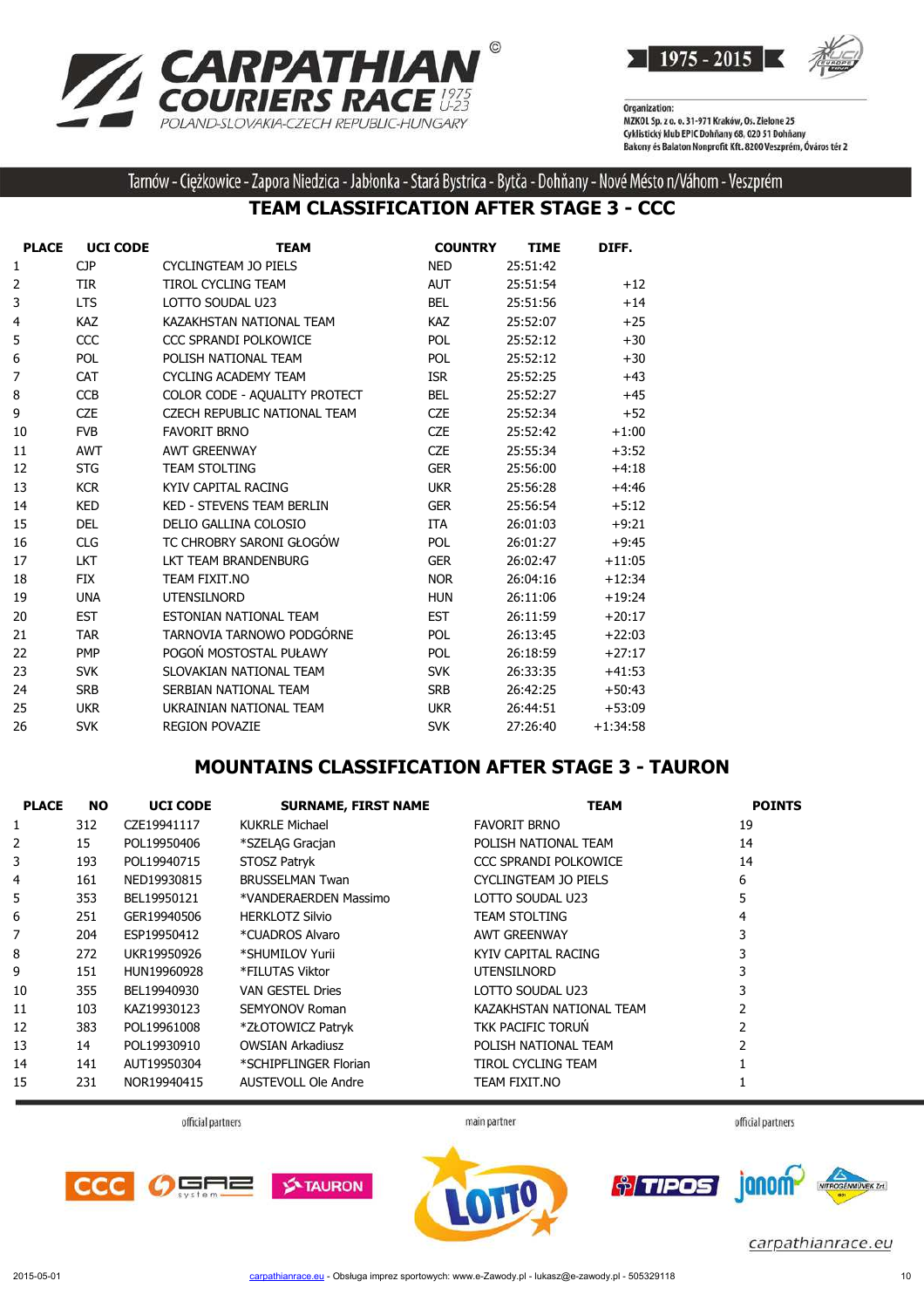



|    |     |             |                        | . Tarnów - Ciężkowice - Zapora Niedzica - Jabłonka - Stará Bystrica - Bytča - Dohňany - Nové Mésto n/Váhom - Veszprém ' |  |
|----|-----|-------------|------------------------|-------------------------------------------------------------------------------------------------------------------------|--|
| 16 | 194 | POL19951004 | *PALUTA Michał         | CCC SPRANDI POLKOWICE                                                                                                   |  |
| 17 | 343 | POL19930716 | LEDUCHOWSKI Aleksander | TC CHROBRY SARONI GŁOGÓW                                                                                                |  |

### **CLASSIFICATION BY POINTS AFTER STAGE 3 - JANOM**

| <b>PLACE</b> | <b>NO</b> | <b>UCI CODE</b> | <b>SURNAME, FIRST NAME</b> | <b>TEAM</b>              | <b>POINTS</b> |
|--------------|-----------|-----------------|----------------------------|--------------------------|---------------|
| 1            | 161       | NED19930815     | <b>BRUSSELMAN Twan</b>     | CYCLINGTEAM JO PIELS     |               |
| 2            | 142       | AUT19961002     | *BRKIC Benjamin            | TIROL CYCLING TEAM       |               |
| 3            | 251       | GER19940506     | <b>HERKLOTZ Silvio</b>     | <b>TEAM STOLTING</b>     | 3             |
| 4            | 12        | POL19950215     | *KONWA Piotr               | POLISH NATIONAL TEAM     | 3             |
| 5            | 83        | EST19960326     | *VOSMAN EKKE Kaur          | ESTONIAN NATIONAL TEAM   | 3             |
| 6            | 312       | CZE19941117     | <b>KUKRLE Michael</b>      | <b>FAVORIT BRNO</b>      |               |
| 7            | 272       | UKR19950926     | *SHUMILOV Yurii            | KYIV CAPITAL RACING      |               |
| 8            | 145       | AUT19950121     | *WACHTER Alexander         | TIROL CYCLING TEAM       |               |
| 9            | 355       | BEL19940930     | <b>VAN GESTEL Dries</b>    | LOTTO SOUDAL U23         |               |
| 10           | 165       | NED19940320     | <b>ARIESEN Tim</b>         | CYCLINGTEAM JO PIELS     |               |
| 11           | 103       | KAZ19930123     | SEMYONOV Roman             | KAZAKHSTAN NATIONAL TEAM |               |
| 12           | 14        | POL19930910     | <b>OWSIAN Arkadiusz</b>    | POLISH NATIONAL TEAM     |               |
| 13           | 201       | SVK19940112     | <b>BASKA Erik</b>          | <b>AWT GREENWAY</b>      |               |
| 14           | 204       | ESP19950412     | *CUADROS Alvaro            | <b>AWT GREENWAY</b>      |               |
| 15           | 101       | KAZ19930610     | <b>MAIDOS Tilegen</b>      | KAZAKHSTAN NATIONAL TEAM |               |
| 16           | 331       | ITA19940513     | <b>MARENGO Alberto</b>     | DELIO GALLINA COLOSIO    |               |
| 17           | 141       | AUT19950304     | *SCHIPFLINGER Florian      | TIROL CYCLING TEAM       |               |
| 18           | 231       | NOR19940415     | <b>AUSTEVOLL Ole Andre</b> | TEAM FIXIT.NO            |               |

## **CLASSIFICATION BY PLACES AFTER STAGE 3 - TIPOS**

| <b>PLACE</b> | <b>NO</b> | <b>UCI CODE</b> | <b>SURNAME, FIRST NAME</b> | <b>TEAM</b>                   | <b>POINTS</b> |
|--------------|-----------|-----------------|----------------------------|-------------------------------|---------------|
|              | 251       | GER19940506     | <b>HERKLOTZ Silvio</b>     | <b>TEAM STOLTING</b>          | 48            |
| 2            | 355       | BEL19940930     | <b>VAN GESTEL Dries</b>    | LOTTO SOUDAL U23              | 40            |
| 3            | 35        | CZE19930317     | <b>SISR Frantisek</b>      | CZECH REPUBLIC NATIONAL TEAM  | 40            |
| 4            | 204       | ESP19950412     | *CUADROS Alvaro            | <b>AWT GREENWAY</b>           | 35            |
| 5            | 331       | ITA19940513     | <b>MARENGO Alberto</b>     | DELIO GALLINA COLOSIO         | 31            |
| 6            | 165       | NED19940320     | <b>ARIESEN Tim</b>         | CYCLINGTEAM JO PIELS          | 28            |
| 7            | 223       | ISR19930827     | ZILBERSTIEN Ido            | <b>CYCLING ACADEMY TEAM</b>   | 24            |
| 8            | 104       | KAZ19960306     | *SHTEIN Grigoriy           | KAZAKHSTAN NATIONAL TEAM      | 24            |
| 9            | 145       | AUT19950121     | *WACHTER Alexander         | <b>TIROL CYCLING TEAM</b>     | 20            |
| 10           | 162       | NED19940417     | <b>BAKKER Stephan</b>      | CYCLINGTEAM JO PIELS          | 20            |
| 11           | 161       | NED19930815     | <b>BRUSSELMAN Twan</b>     | CYCLINGTEAM JO PIELS          | 20            |
| 12           | 203       | GER19941203     | <b>BROCKHOFF Jan</b>       | <b>AWT GREENWAY</b>           | 18            |
| 13           | 12        | POL19950215     | *KONWA Piotr               | POLISH NATIONAL TEAM          | 16            |
| 14           | 175       | BEL19950112     | *KAISE Julien              | COLOR CODE - AQUALITY PROTECT | 16            |
| 15           | 194       | POL19951004     | *PALUTA Michał             | CCC SPRANDI POLKOWICE         | 16            |
| 16           | 142       | AUT19961002     | *BRKIC Benjamin            | <b>TIROL CYCLING TEAM</b>     | 15            |
| 17           | 172       | BEL19950609     | *DUQUENNOY Jimmy           | COLOR CODE - AQUALITY PROTECT | 15            |
| 18           | 101       | KAZ19930610     | MAIDOS Tilegen             | KAZAKHSTAN NATIONAL TEAM      | 14            |
| 19           | 193       | POL19940715     | STOSZ Patryk               | CCC SPRANDI POLKOWICE         | 13            |
| 20           | 183       | GER19961029     | *KOCH Christian            | LKT TEAM BRANDENBURG          | 13            |



main partner







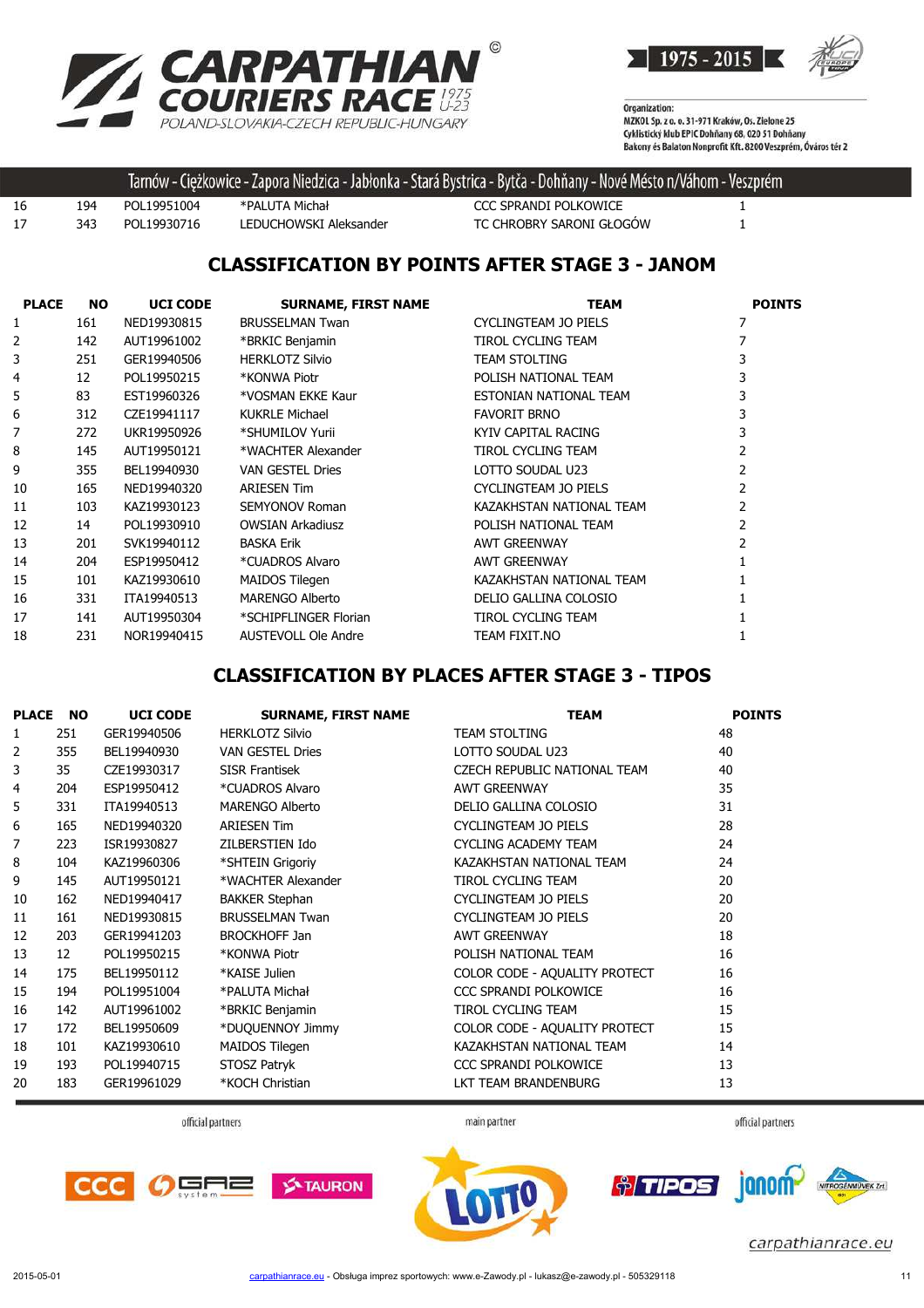



|    |     |             |                             | Tarnów - Ciężkowice - Zapora Niedzica - Jabłonka - Stará Bystrica - Bytča - Dohňany - Nové Mésto n/Váhom - Veszprém |    |
|----|-----|-------------|-----------------------------|---------------------------------------------------------------------------------------------------------------------|----|
| 21 | 73  | UKR19950302 | *KREMINSKYI Vladyslav       | UKRAINIAN NATIONAL TEAM                                                                                             | 13 |
| 22 | 141 | AUT19950304 | *SCHIPFLINGER Florian       | TIROL CYCLING TEAM                                                                                                  | 12 |
| 23 | 191 | POL19930822 | LATON Eryk                  | CCC SPRANDI POLKOWICE                                                                                               | 12 |
| 24 | 271 | UKR19950412 | *MORUHA Anton               | KYIV CAPITAL RACING                                                                                                 | 12 |
| 25 | 82  | EST19941022 | <b>NOMELLA Aksel</b>        | ESTONIAN NATIONAL TEAM                                                                                              | 11 |
| 26 | 354 | BEL19950924 | *VAN GOMPEL Mathias         | LOTTO SOUDAL U23                                                                                                    | 9  |
| 27 | 312 | CZE19941117 | <b>KUKRLE Michael</b>       | <b>FAVORIT BRNO</b>                                                                                                 | 9  |
| 28 | 32  | CZE19930209 | <b>MEDEK Tomas</b>          | CZECH REPUBLIC NATIONAL TEAM                                                                                        | 9  |
| 29 | 275 | UKR19961010 | *ASHUROV Kostantyn          | KYIV CAPITAL RACING                                                                                                 | 8  |
| 30 | 201 | SVK19940112 | <b>BASKA Erik</b>           | <b>AWT GREENWAY</b>                                                                                                 | 8  |
| 31 | 173 | BEL19950717 | *MERTZ Remy                 | COLOR CODE - AQUALITY PROTECT                                                                                       | 7  |
| 32 | 105 | KAZ19950320 | *AKHMETOV Galym             | KAZAKHSTAN NATIONAL TEAM                                                                                            |    |
| 33 | 221 | POL19950402 | *TALAGA Patryk              | <b>CYCLING ACADEMY TEAM</b>                                                                                         | 6  |
| 34 | 373 | GER19940616 | <b>CARSTENSEN Lucas</b>     | <b>KED - STEVENS TEAM BERLIN</b>                                                                                    | 6  |
| 35 | 222 | ISR19930722 | EINHORN Ben                 | <b>CYCLING ACADEMY TEAM</b>                                                                                         | 6  |
| 36 | 103 | KAZ19930123 | <b>SEMYONOV Roman</b>       | KAZAKHSTAN NATIONAL TEAM                                                                                            | 5  |
| 37 | 352 | BEL19961031 | *MENTEN Milan               | LOTTO SOUDAL U23                                                                                                    | 4  |
| 38 | 332 | ITA19930603 | <b>DELLEDONNE Francesco</b> | DELIO GALLINA COLOSIO                                                                                               | 2  |
| 39 | 83  | EST19960326 | *VOSMAN EKKE Kaur           | ESTONIAN NATIONAL TEAM                                                                                              |    |
| 40 | 192 | POL19930927 | <b>KACZMAREK Jakub</b>      | CCC SPRANDI POLKOWICE                                                                                               |    |
| 41 | 255 | GER19950321 | *BACKOFEN Moritz            | <b>TEAM STOLTING</b>                                                                                                |    |

## **CLASSIFICATION OF THE ADVANCING AFTER STAGE 3 - GAZ-SYSTEM**

| <b>PLACE</b>   | <b>NO</b> | <b>UCI CODE</b> | <b>SURNAME, FIRST NAME</b> | <b>TEAM</b>                      | <b>STAGE 1</b> | <b>AFTER STAGE 3</b> | DIFF. |
|----------------|-----------|-----------------|----------------------------|----------------------------------|----------------|----------------------|-------|
| 1              | 331       | ITA19940513     | MARFNGO Alberto            | DELIO GALLINA COLOSIO            | 67             | 10                   | 57    |
| 2              | 141       | AUT19950304     | *SCHIPFLINGER Florian      | <b>TIROL CYCLING TEAM</b>        | 72             | 30                   | 42    |
| 3              | 142       | AUT19961002     | *BRKIC Benjamin            | <b>TIROL CYCLING TEAM</b>        | 45             | 9                    | 36    |
| 4              | 344       | POL19950103     | *BIJAK Marcin              | TC CHROBRY SARONI GŁOGÓW         | 84             | 50                   | 34    |
| 5              | 383       | POL19961008     | *ZŁOTOWICZ Patryk          | TKK PACIFIC TORUŃ                | 77             | 47                   | 30    |
| 6              | 14        | POL19930910     | <b>OWSIAN Arkadiusz</b>    | POLISH NATIONAL TEAM             | 78             | 48                   | 30    |
| $\overline{7}$ | 134       | SVK19950911     | *MARTAG Tomas              | <b>REGION POVAZIE</b>            | 79             | 49                   | 30    |
| 8              | 193       | POL19940715     | STOSZ Patryk               | <b>CCC SPRANDI POLKOWICE</b>     | 42             | 13                   | 29    |
| 9              | 312       | CZE19941117     | <b>KUKRLE Michael</b>      | <b>FAVORIT BRNO</b>              | 55             | 26                   | 29    |
| 10             | 274       | UKR19931230     | <b>GREGUL Igor</b>         | KYIV CAPITAL RACING              | 73             | 44                   | 29    |
| 11             | 15        | POL19950406     | *SZELAG Gracjan            | POLISH NATIONAL TEAM             | 74             | 45                   | 29    |
| 12             | 314       | CZE19930823     | <b>CHLUPAC Dominik</b>     | <b>FAVORIT BRNO</b>              | 75             | 46                   | 29    |
| 13             | 353       | BEL19950121     | *VANDERAERDEN Massimo      | LOTTO SOUDAL U23                 | 70             | 43                   | 27    |
| 14             | 251       | GER19940506     | <b>HERKLOTZ Silvio</b>     | <b>TEAM STOLTING</b>             | 28             | 4                    | 24    |
| 15             | 374       | GER19950513     | *NIEDERLAG Luca            | <b>KED - STEVENS TEAM BERLIN</b> | 65             | 42                   | 23    |
| 16             | 231       | NOR19940415     | <b>AUSTEVOLL Ole Andre</b> | TEAM FIXIT.NO                    | 60             | 38                   | 22    |
| 17             | 83        | EST19960326     | *VOSMAN EKKE Kaur          | ESTONIAN NATIONAL TEAM           | 40             | 19                   | 21    |
| 18             | 143       | AUT19950917     | *STOCK Mario               | <b>TIROL CYCLING TEAM</b>        | 61             | 40                   | 21    |
| 19             | 275       | UKR19961010     | *ASHUROV Kostantyn         | KYIV CAPITAL RACING              | 62             | 41                   | 21    |
| 20             | 301       | HUN19950712     | *RUTTKAY Zoltan            | MUGENRACE TEAM PROLOG            | 113            | 93                   | 20    |
| 21             | 153       | HUN19950425     | *LENGYEL Zoltan            | <b>UTENSILNORD</b>               | 111            | 92                   | 19    |
| 22             | 323       | POL19950218     | *WILGUS Wojciech           | TARNOVIA TARNOWO PODGÓRNE        | 112            | 94                   | 18    |
| 23             | 151       | HUN19960928     | *FILUTAS Viktor            | <b>UTENSILNORD</b>               | 114            | 96                   | 18    |

official partners

main partner

official partners







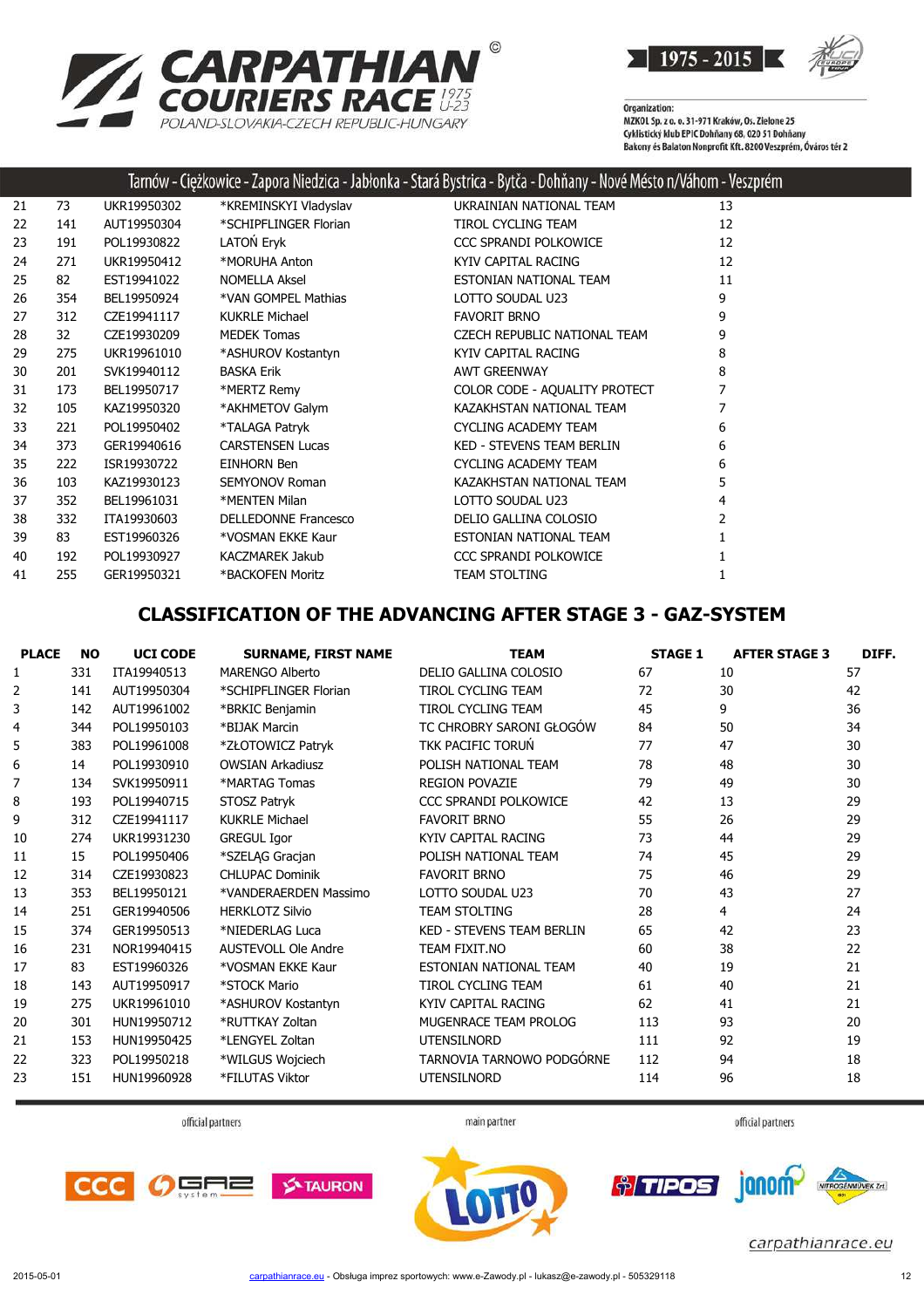



|    |     |             |                             | Tarnow - Ciężkowice - Zapora Niedzica - Jabłonka - Stara Bystrica - Bytca - Dohnany - Nove Mesto n/Vahom - Veszprem |     |              |                |
|----|-----|-------------|-----------------------------|---------------------------------------------------------------------------------------------------------------------|-----|--------------|----------------|
| 24 | 105 | KAZ19950320 | *AKHMETOV Galym             | KAZAKHSTAN NATIONAL TEAM                                                                                            | 56  | 39           | 17             |
| 25 | 355 | BEL19940930 | <b>VAN GESTEL Dries</b>     | LOTTO SOUDAL U23                                                                                                    | 19  | 3            | 16             |
| 26 | 232 | NOR19930918 | <b>STOKKENES Torstein</b>   | TEAM FIXIT.NO                                                                                                       | 107 | 91           | 16             |
| 27 | 311 | CZE19930209 | <b>HAMPL Petr</b>           | <b>FAVORIT BRNO</b>                                                                                                 | 50  | 35           | 15             |
| 28 | 234 | NOR19940424 | <b>REGE Even</b>            | TEAM FIXIT.NO                                                                                                       | 51  | 36           | 15             |
| 29 | 73  | UKR19950302 | *KREMINSKYI Vladyslav       | UKRAINIAN NATIONAL TEAM                                                                                             | 52  | 37           | 15             |
| 30 | 183 | GER19961029 | *KOCH Christian             | LKT TEAM BRANDENBURG                                                                                                | 46  | 33           | 13             |
| 31 | 255 | GER19950321 | *BACKOFEN Moritz            | <b>TEAM STOLTING</b>                                                                                                | 47  | 34           | 13             |
| 32 | 335 | ITA19950529 | *PASTORINO MATTIA Giovanni  | DELIO GALLINA COLOSIO                                                                                               | 86  | 73           | 13             |
| 33 | 72  | UKR19950405 | *HRYNIV Vitaliy             | UKRAINIAN NATIONAL TEAM                                                                                             | 117 | 104          | 13             |
| 34 | 313 | CZE19950713 | *SEKANINA Adam              | <b>FAVORIT BRNO</b>                                                                                                 | 66  | 54           | 12             |
| 35 | 363 | POL19930604 | JEZIORSKI Rafał             | POGOŃ MOSTOSTAL PUŁAWY                                                                                              | 102 | 90           | 12             |
| 36 | 31  | CZE19940222 | DOLEZEL Radovan             | CZECH REPUBLIC NATIONAL TEAM                                                                                        | 43  | 32           | 11             |
| 37 | 182 | GER19940919 | SOBALLA Carl                | LKT TEAM BRANDENBURG                                                                                                | 87  | 76           | 11             |
| 38 | 205 | CZE19960630 | *LEHKY Roman                | <b>AWT GREENWAY</b>                                                                                                 | 106 | 95           | 11             |
| 39 | 103 | KAZ19930123 | SEMYONOV Roman              | KAZAKHSTAN NATIONAL TEAM                                                                                            | 27  | 17           | 10             |
| 40 | 225 | SVK19940210 | <b>MALOVEC Lubos</b>        | <b>CYCLING ACADEMY TEAM</b>                                                                                         | 39  | 29           | 10             |
| 41 | 221 | POL19950402 | *TALAGA Patryk              | <b>CYCLING ACADEMY TEAM</b>                                                                                         | 41  | 31           | 10             |
| 42 | 342 | POL19940608 | <b>JAROMIN Piotr</b>        | TC CHROBRY SARONI GŁOGÓW                                                                                            | 80  | 70           | 10             |
| 43 | 152 | HUN19951126 | *ROZSA Balazs               | UTENSILNORD                                                                                                         | 81  | 71           | 10             |
| 44 | 34  | CZE19960924 | *CAMRDA Pavel               | CZECH REPUBLIC NATIONAL TEAM                                                                                        | 88  | 78           | 10             |
| 45 | 11  | POL19931118 | <b>KOTT Konrad</b>          | POLISH NATIONAL TEAM                                                                                                | 99  | 89           | 10             |
| 46 | 135 | SVK19941210 | KOVACIK Juraj               | <b>REGION POVAZIE</b>                                                                                               | 125 | 115          | 10             |
| 47 | 21  | SVK19960130 | *BELLAN Juraj               | SLOVAKIAN NATIONAL TEAM                                                                                             | 36  | 28           | 8              |
| 48 | 22  | SVK19950314 | *DUBEN Martin               | SLOVAKIAN NATIONAL TEAM                                                                                             | 127 | 119          | 8              |
| 49 | 223 | ISR19930827 | ZILBERSTIEN Ido             | <b>CYCLING ACADEMY TEAM</b>                                                                                         | 18  | $11\,$       | 7              |
| 50 | 192 | POL19930927 | KACZMAREK Jakub             | CCC SPRANDI POLKOWICE                                                                                               | 31  | 24           | 7              |
| 51 | 172 | BEL19950609 | *DUQUENNOY Jimmy            | COLOR CODE - AQUALITY PROTECT                                                                                       | 32  | 25           | $\overline{7}$ |
| 52 | 381 | POL19930108 | FRANCZAK Wojciech           | TKK PACIFIC TORUŃ                                                                                                   | 34  | 27           | 7              |
| 53 | 371 | GER19930107 | <b>DONATH Felix</b>         | KED - STEVENS TEAM BERLIN                                                                                           | 76  | 69           | 7              |
| 54 | 154 | HUN19960326 | *MORICZ Daniel              | UTENSILNORD                                                                                                         | 89  | 83           | 6              |
| 55 | 375 | GER19960212 | *SCHUBERTH Erik             | KED - STEVENS TEAM BERLIN                                                                                           | 90  | 84           | 6              |
| 56 | 362 | POL19950110 | *SOLIŃSKI Jakub             | POGOŃ MOSTOSTAL PUŁAWY                                                                                              | 91  | 85           | 6              |
| 57 | 364 | POL19940421 | KIETLIŃSKI Wojciech         | POGOŃ MOSTOSTAL PUŁAWY                                                                                              | 92  | 86           | 6              |
| 58 | 24  | SVK19941227 | <b>KRAJICEK Matej</b>       | SLOVAKIAN NATIONAL TEAM                                                                                             | 93  | 87           | 6              |
| 59 | 163 | NED19951004 | *VAN DER DUIN Patrick       | CYCLINGTEAM JO PIELS                                                                                                | 94  | 88           | 6              |
| 60 | 305 | HUN19941219 | LOKI Bence                  | MUGENRACE TEAM PROLOG                                                                                               | 124 | 118          | 6              |
| 61 | 315 | CZE19951023 | *NEUMAN Dominik             | <b>FAVORIT BRNO</b>                                                                                                 | 85  | 80           | 5              |
| 62 | 222 | ISR19930722 | <b>EINHORN Ben</b>          | CYCLING ACADEMY TEAM                                                                                                | 118 | 113          | 5              |
| 63 | 132 | SVK19931129 | <b>MALIK Robert</b>         | <b>REGION POVAZIE</b>                                                                                               | 122 | 117          | 5              |
| 65 | 204 | ESP19950412 | *CUADROS Alvaro             | <b>AWT GREENWAY</b>                                                                                                 | 5   | $\mathbf{1}$ | 4              |
| 66 | 84  | EST00000000 | <b>VENDELIN Karl Arnold</b> | ESTONIAN NATIONAL TEAM                                                                                              | 103 | 99           | 4              |
| 67 | 324 | POL19960127 | *WIEWIÓR Dominik            | TARNOVIA TARNOWO PODGÓRNE                                                                                           | 120 | 116          | 4              |
| 68 | 164 | NED19951212 | *JANSSEN Adriaan            | CYCLINGTEAM JO PIELS                                                                                                | 26  | 23           | 3              |
| 69 | 71  | UKR19951012 | *GLADYSH Roman              | UKRAINIAN NATIONAL TEAM                                                                                             | 115 | 112          | 3              |
| 70 | 104 | KAZ19960306 | *SHTEIN Grigoriy            | KAZAKHSTAN NATIONAL TEAM                                                                                            | 24  | 22           | 2              |
| 71 | 81  | EST19950516 | *MAOMA Silver               | ESTONIAN NATIONAL TEAM                                                                                              | 116 | 114          | 2              |
| 72 | 35  | CZE19930317 | SISR Frantisek              | CZECH REPUBLIC NATIONAL TEAM                                                                                        | 22  | 21           | 1              |
| 73 | 321 | POL19930816 | KISTOWSKI Kacper            | TARNOVIA TARNOWO PODGÓRNE                                                                                           | 68  | 67           | 1              |

official partners

main partner









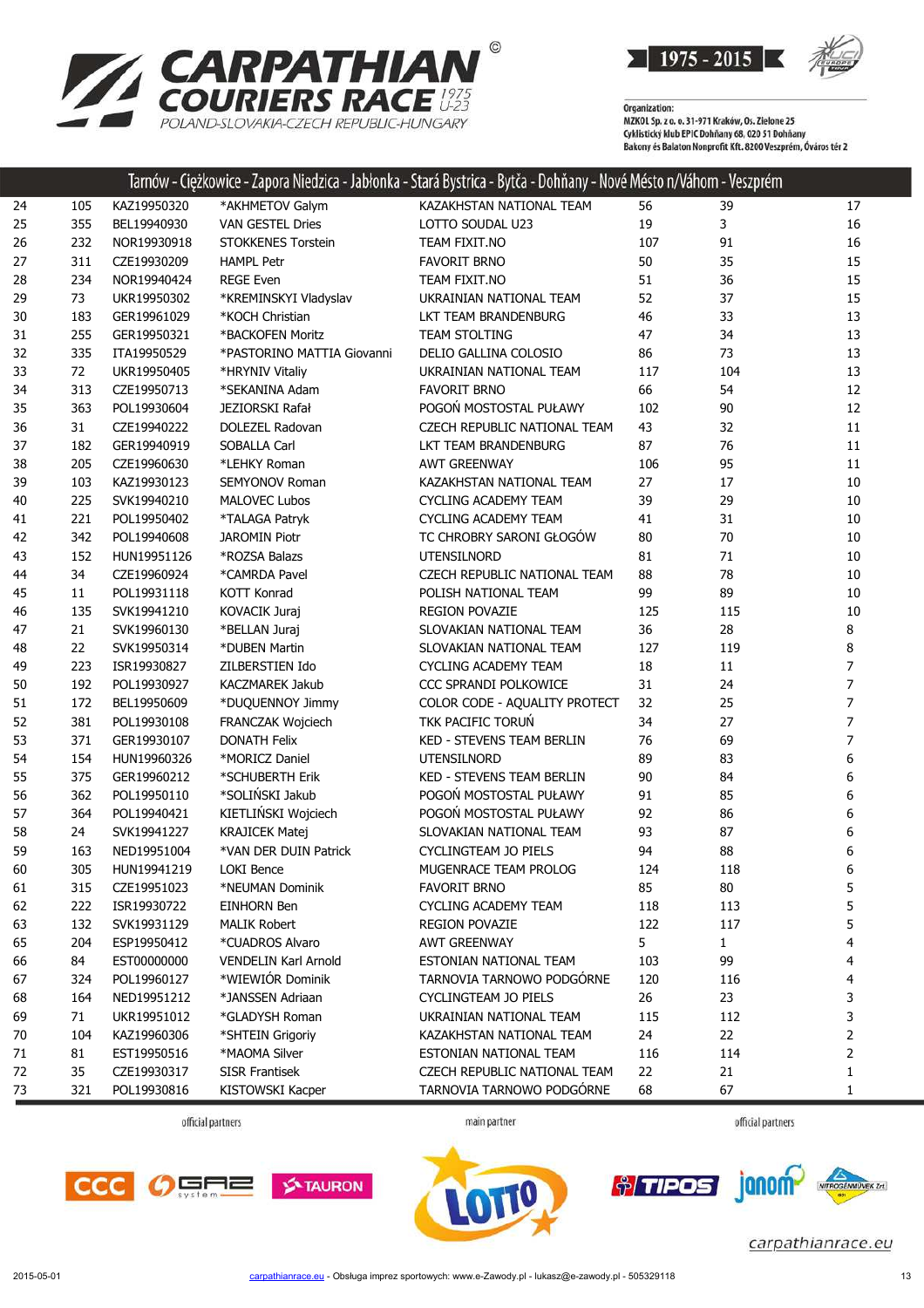



Organization:<br>MZKOL Sp. z o. o. 31-971 Kraków, Os. Zielone 25 Cyklistický klub EPIC Dohňany 68, 020 51 Dohňany<br>Cyklistický klub EPIC Dohňany 68, 020 51 Dohňany<br>Bakony és Balaton Nonprofit Kft. 8200 Veszprém, Óváros tér 2

|    |     |             |                   | Tarnów - Ciężkowice - Zapora Niedzica - Jabłonka - Stará Bystrica - Bytča - Dohňany - Nové Mésto n/Váhom - Veszprém ' |     |     |  |
|----|-----|-------------|-------------------|-----------------------------------------------------------------------------------------------------------------------|-----|-----|--|
| 74 | 373 | GER19940616 | CARSTENSEN Lucas  | KED - STEVENS TEAM BERLIN                                                                                             | 69  | 68  |  |
| 75 | 33  | CZE19950830 | *FIAI A Petr      | CZECH REPUBLIC NATIONAL TEAM                                                                                          | 83  | 82  |  |
| 76 | 273 | UKR19960910 | *BONDARENKO Pavlo | KYIV CAPITAL RACING                                                                                                   | 108 | 107 |  |
| 77 | 113 | SRB19940217 | AMBRUS Nemanja    | SERBIAN NATIONAL TEAM                                                                                                 | 109 | 108 |  |

### **ORDER OF TECHNICAL CAR ON STAGE 4**

| ΟN | <b>UCI CODE</b> | TEAM                             |
|----|-----------------|----------------------------------|
| 1  | <b>AWT</b>      | <b>AWT GREENWAY</b>              |
| 2  | <b>TIR</b>      | <b>TIROL CYCLING TEAM</b>        |
| 3  | LTS.            | LOTTO SOUDAL U23                 |
| 4  | <b>STG</b>      | <b>TEAM STOLTING</b>             |
| 5  | CP              | <b>CYCLINGTEAM JO PIELS</b>      |
| 6  | <b>POL</b>      | POLISH NATIONAL TEAM             |
| 7  | <b>KAZ</b>      | KAZAKHSTAN NATIONAI TFAM         |
| 8  | <b>DEL</b>      | DELIO GALLINA COLOSIO            |
| 9  | CAT             | <b>CYCLING ACADEMY TEAM</b>      |
| 10 | CCC             | CCC SPRANDI POLKOWICE            |
| 11 | KED             | <b>KED - STEVENS TEAM BERLIN</b> |
| 12 | <b>CCB</b>      | COLOR CODE - AQUALITY PROTECT    |
| 13 | <b>EST</b>      | ESTONIAN NATIONAL TEAM           |
| 14 | <b>CZE</b>      | CZECH REPUBLIC NATIONAL TEAM     |
| 15 | <b>FVB</b>      | <b>FAVORIT BRNO</b>              |
| 16 | <b>PAC</b>      | <b>TKK PACIFIC TORUN</b>         |
| 17 | <b>SVK</b>      | SLOVAKIAN NATIONAL TEAM          |
| 18 | <b>LKT</b>      | LKT TEAM BRANDENBURG             |
| 19 | <b>FIX</b>      | TEAM FIXIT.NO                    |
| 20 | <b>UKR</b>      | UKRAINIAN NATIONAL TEAM          |
| 21 | <b>KCR</b>      | KYIV CAPITAL RACING              |
| 22 | <b>SVK</b>      | <b>REGION POVAZIE</b>            |
| 23 | <b>CLG</b>      | TC CHROBRY SARONI GŁOGÓW         |
| 24 | <b>UNA</b>      | <b>UTENSILNORD</b>               |
| 25 | <b>PMP</b>      | POGOŃ MOSTOSTAL PUŁAWY           |
| 26 | <b>TAR</b>      | TARNOVIA TARNOWO PODGÓRNE        |
| 27 | <b>SRB</b>      | SERBIAN NATIONAL TEAM            |
| 28 | <b>MUG</b>      | MUGENRACE TEAM PROLOG            |
|    |                 |                                  |

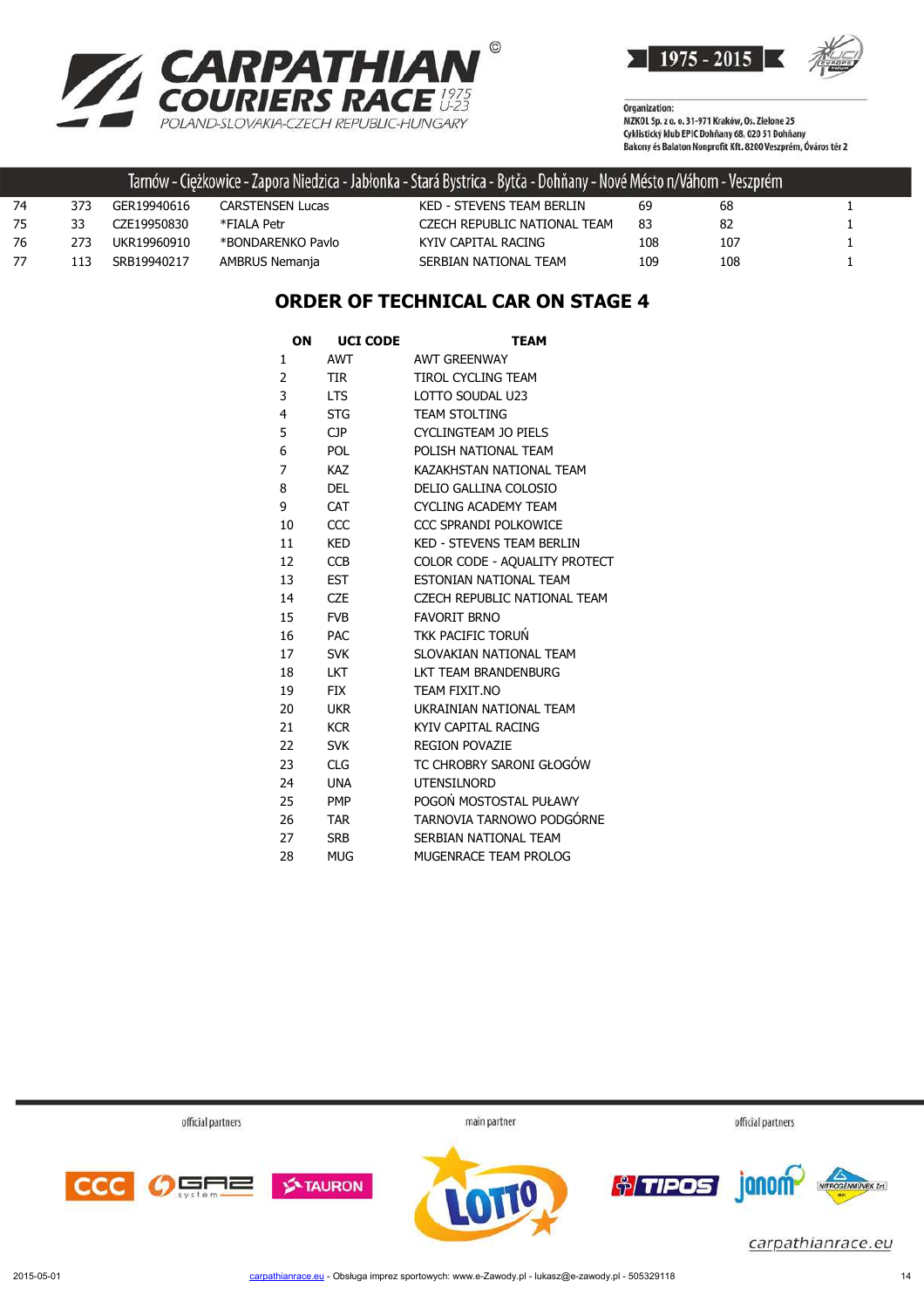



Tarnów - Ciężkowice - Zapora Niedzica - Jabłonka - Stará Bystrica - Bytča - Dohňany - Nové Mésto n/Váhom - Veszprém

## **JERSEY HOLDERS ON STAGE**

#### **Individual general classification - yellow jersey**



#### **Classification by places – red jersey**



#### **Mountains classification - magenta jersey**



#### **Classification by points - azure jersey**



**LOTTO**

**CUADROS Alvaro (204) AWT GREENWAY**

#### **TIPOS**

**HERKLOTZ Silvio (251) TEAM STOLTING**

#### **TAURON**

**KUKRLE Michael (312) FAVORIT BRNO**

**JANOM**

**BRUSSELMAN Twan (161) CYCLINGTEAM JO PIELS**